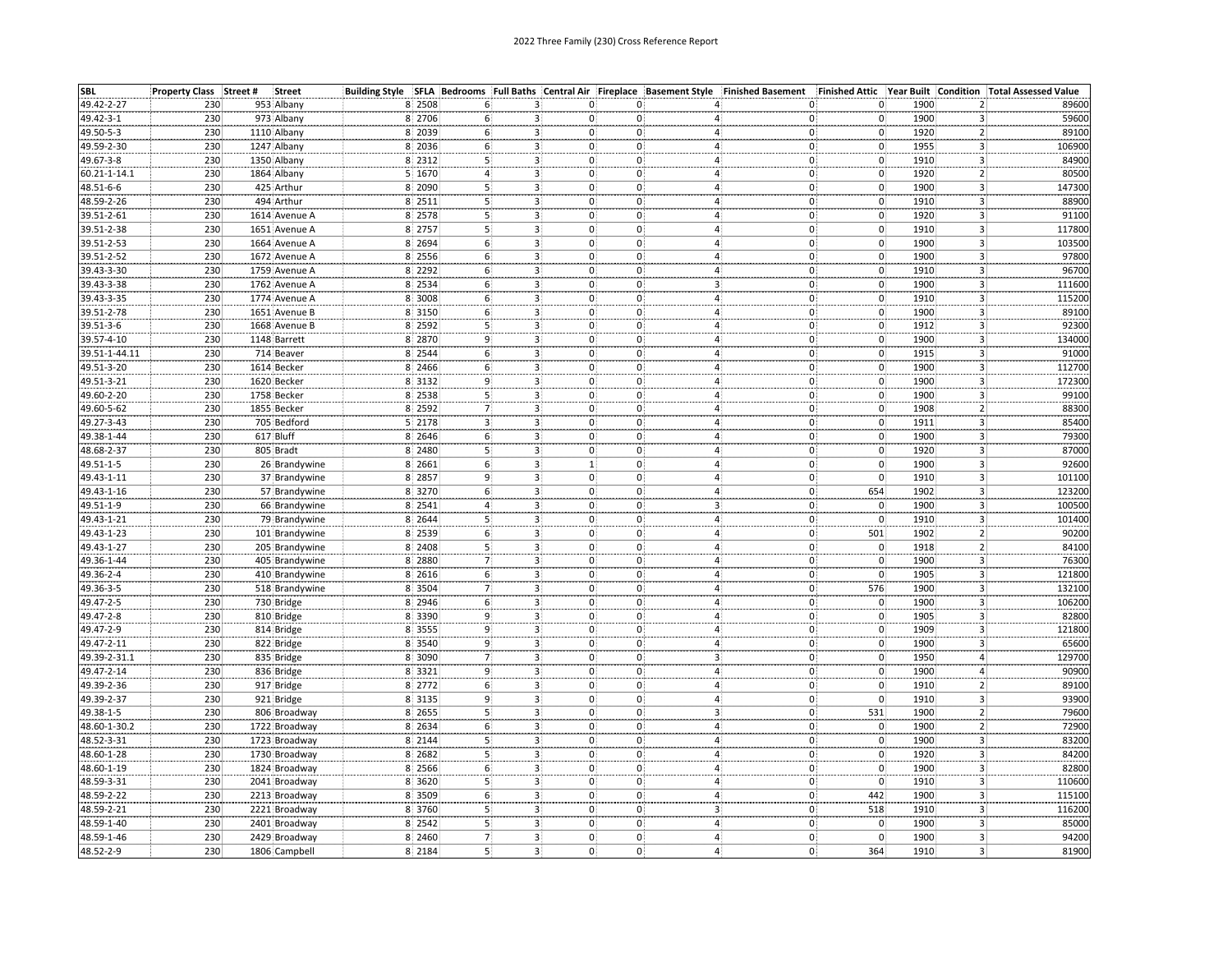| <b>SBL</b>   | Property Class Street # |                        | <b>Street</b>  |         | Building Style SFLA Bedrooms Full Baths Central Air Fireplace Basement Style Finished Basement |                               |                                 |   |                                                         |                                      | Finished Attic Year Built Condition Total Assessed Value |                                          |
|--------------|-------------------------|------------------------|----------------|---------|------------------------------------------------------------------------------------------------|-------------------------------|---------------------------------|---|---------------------------------------------------------|--------------------------------------|----------------------------------------------------------|------------------------------------------|
| 48.52-1-8    | 230                     |                        | 2002 Campbell  | 8 2592  |                                                                                                | з.                            | 0.<br>0:                        |   | 0.                                                      | 0.                                   | 1925<br>3.                                               | 126400                                   |
| 48.50-1-63   | 230                     |                        | 2508 Campbell  | 5 2156  |                                                                                                | 0:                            | $\mathbf{0}$                    | 4 | 0.                                                      | 0                                    | 1910<br>3                                                | 98100                                    |
| 39.51-1-10   | 230                     |                        | 1594 Carrie    | 8 2331  |                                                                                                | 3 <sup>1</sup>                | 0<br>0.                         |   | $\overline{\mathbf{r}}$<br>0                            | $\mathbf{0}$                         | 1920<br>3                                                | 76200                                    |
| 39.50-3-9    | 230                     |                        | 1633 Carrie    | 10 3616 |                                                                                                | 0:<br>З.                      | 0:                              |   | 0)<br>4                                                 | $\mathbf 0$                          | 1900<br>$\overline{3}$                                   | 102700                                   |
| 39.51-1-3    | 230                     |                        | 1638 Carrie    | 8 2078  | 5                                                                                              | $\overline{\mathbf{0}}$<br>3. | 0:                              |   | 0<br>4.                                                 | $\mathfrak{o}$                       | 1920                                                     | 115500<br>З.                             |
| 39.43-1-26   | 230                     |                        | 1659 Carrie    | 8 3219  | 6                                                                                              | 3 <sup>1</sup><br>0:          | 2:                              |   | $\overline{3}$<br>$\mathbf{0}$                          | $\mathbf{0}$                         | 1915                                                     | $\overline{\mathbf{3}}$<br>107100        |
| 39.43-1-31   | 230                     |                        | 1701 Carrie    | 8 2331  | 6                                                                                              | 3 <sub>1</sub>                | $\mathbf{0}$<br>0:              |   | $\frac{4}{1}$<br>0                                      | $\mathbf 0$                          | 1920                                                     | 91700                                    |
| 49.70-1-21.1 | 230                     |                        | 49 Cheltingham | 8 3518  | 6                                                                                              | 0:<br>3.                      | $\mathbf{1}$                    |   | $\mathbf{o}$<br>4:                                      | $\mathbf{0}$                         | 1939                                                     | $\frac{3}{3}$<br>232900                  |
| 49.25-4-39   | 230                     |                        | 1 Chestnut     | 8 2406  | 6                                                                                              | $\overline{3}$                | 0.<br>0:                        |   | $\mathbf{0}$<br>4:                                      | $\mathbf{0}$                         | $\overline{3}$<br>1900                                   | 96600                                    |
| 49.55-6-5    | 230                     |                        | 1101 Chrisler  | 8 2366  | $\overline{4}$                                                                                 | 3 <sup>1</sup>                | 0<br>0:                         |   | 4 <sup>1</sup><br>0 <sup>1</sup>                        | $\mathbf{0}$ .                       | 1925                                                     | 3<br>104100                              |
| 49.55-3-10.2 | 230                     |                        | 1102 Chrisler  | 8 2320  | 6                                                                                              | 3 <sup>1</sup>                | 0<br>0:                         |   | $\overline{4}$<br>$ 0\rangle$                           | $\mathbf{0}$                         | 1900                                                     | $\overline{\mathbf{3}}$<br>78720         |
| 49.55-6-15   | 230                     |                        | 1151 Chrisler  | 8 2490  |                                                                                                | 3 <sup>1</sup><br>0:          | 0:                              |   | $\overline{a}$<br>0                                     | $\overline{\mathbf{0}}$              | 1917                                                     | 3<br>109200                              |
| 49.55-6-20   | 230                     |                        | 1171 Chrisler  | 8 3022  |                                                                                                | 3.                            | 0:<br>0:                        | 4 | 0)                                                      | $\mathbf 0$                          | 1905<br>4                                                | 131800                                   |
| 49.63-5-5    | 230                     |                        | 1218 Chrisler  | 8 2214  | 5                                                                                              | 3.<br>0:                      | 0.                              |   | 0<br>4                                                  | $\mathbf 0$                          | 1900                                                     | 107300<br>З.                             |
|              | 230                     |                        | 1264 Chrisler  | 8 2302  | 6                                                                                              | $3^{\circ}$                   | 0.<br>0:                        |   | 4 <sup>1</sup><br>$\mathbf{0}$                          | $\overline{0}$                       | 1910                                                     | $\overline{3}$<br>110400                 |
| 49.64-1-12   |                         |                        |                |         |                                                                                                |                               |                                 |   |                                                         |                                      |                                                          |                                          |
| 49.64-3-1    | 230<br>230              |                        | 1301 Chrisler  | 8 2688  | 7<br>5                                                                                         | 3 <sub>1</sub>                | 0:<br>0.<br>$\mathbf{0}^{\top}$ |   | $\frac{1}{2}$<br>$\begin{bmatrix} 0 \\ 0 \end{bmatrix}$ | $\mathbf 0$<br>598                   | 1900<br>1920                                             | 3.<br>134300<br>$\overline{4}$<br>131500 |
| 49.73-1-1    |                         |                        | 1601 Chrisler  | 8 2990  |                                                                                                | 0:<br>3.                      |                                 |   | 4                                                       |                                      |                                                          | $\overline{3}$                           |
| 48.67-1-35   | 230                     |                        | 545 Cleveland  | 8 2508  |                                                                                                | 3 <sup>1</sup><br>0.          | 0                               |   | 4 <sup>1</sup><br>$\mathbf{0}$                          | 418                                  | 1910                                                     | 91500                                    |
| 48.75-1-60   | 230                     |                        | 859 Cleveland  | 8 2808  | 6 <sup>1</sup>                                                                                 | 3.                            | 0;<br>0.                        |   | $\overline{a}$<br>O)                                    | $\mathbf{0}$                         | 1910                                                     | 3.<br>96600                              |
| 49.25-2-7    | 230                     |                        | 11 Close       | 8 2864  | 6                                                                                              | 3.                            | 0.<br>0.                        |   | 3:<br>768                                               | $\mathbf 0$                          | 1910                                                     | 80100<br>2:                              |
| 49.25-2-14.1 | 230                     |                        | 27 Close       | 8 3090  | 6                                                                                              | 3 <sup>1</sup><br>0:          | 0:                              |   | 4:<br>$\mathbf{0}$                                      | $\mathbf{0}$                         | з.<br>1910                                               | 103100                                   |
| 49.27-2-1    | 230                     |                        | 1 Columbia     | 8 2096  | 6                                                                                              | 0:<br>3.                      | 0!                              | 4 | $\Omega$                                                | $\mathbf 0$                          | 1915<br>3                                                | 84600                                    |
| 48.67-3-34   | 230                     |                        | 2213 Concord   | 8 2400  |                                                                                                | 0:<br>3.                      | 0.                              | 4 | 0                                                       | 0                                    | 1930<br>3                                                | 86800                                    |
| 49.45-3-38   | 230                     |                        | 720 Congress   | 8 3042  |                                                                                                | 0.<br>3.                      | 0:                              |   | $\overline{4}$<br>$\mathbf{0}$                          | $\overline{0}$ .                     | 1890<br>$\mathbf{1}$                                     | 34600                                    |
| 49.45-3-39   | 230                     |                        | 724 Congress   | 8 2844  | 5                                                                                              | 3.                            | 0.<br>0.                        |   | 4:<br>$\mathbf{0}$                                      | $\mathbf{0}$                         | 1900                                                     | 3.<br>81000                              |
| 49.54-4-30   | 230                     |                        | 1005 Congress  | 8 2690  |                                                                                                | 3 <sup>1</sup>                | 0.<br>1:                        |   | οł<br>4 <sup>i</sup>                                    | 538                                  | 1925                                                     | 3.<br>90000                              |
| 49.62-3-6    | 230                     |                        | 1122 Congress  | 8 1752  |                                                                                                | 3 <sup>1</sup><br>0.          | 0                               |   | $4^{\frac{1}{2}}$<br>220                                | $\mathbf{0}$                         | 1910                                                     | 3<br>72800                               |
| 49.62-2-28   |                         | 230 1088-1092 Congress |                | 8 3060  |                                                                                                | $3^{\circ}$<br>0:             | 0:                              | 4 | $\mathbf{0}$                                            | $\overline{\mathbf{0}}$              | 1900<br>$\overline{3}$                                   | 104600                                   |
| 48.51-6-19.1 | 230                     |                        | 425 Cora       | 8 2288  |                                                                                                | 0.<br>3.                      | 0.                              |   | $\mathbf{0}$<br>4                                       |                                      | 1910<br>3                                                | 73200                                    |
| 48.59-3-5    | 230                     |                        | 437 Cora       | 8 2452  |                                                                                                | 3 <sup>1</sup><br>0:          | 0.                              |   | 0(<br>4:                                                | $\begin{matrix} 0 \\ 0 \end{matrix}$ | 1900<br>3                                                | 82100                                    |
| 49.33-4-4    | 230                     |                        | 311 Craig      | 8 2484  |                                                                                                | 0:<br>з.                      | 0:                              | 4 | $\mathbf{0}$                                            | $\mathbf{0}$                         | 1900<br>3                                                | 80500                                    |
| 49.41-2-4    | 230                     |                        | 503 Craig      | 8 2950  |                                                                                                | 3.<br>0:                      | 0.                              | 3 | 0                                                       | 576                                  | 1900<br>3                                                | 66700                                    |
| 49.40-5-29   | 230                     |                        | 710 Craig      | 8 1908  | 6                                                                                              | $\mathbf{0}$ :<br>3.          | 0.                              |   | O,<br>$\overline{4}$                                    | $\mathbf 0$ .                        | 1910<br>3                                                | 58200                                    |
| 49.39-1-25   | 230                     |                        | 619 Crane      | 8 1600  | 6                                                                                              | 3.<br>0:                      | 0.                              |   | 800<br>$\overline{4}$                                   | $\overline{0}$                       | 1910                                                     | 39000<br>3.                              |
| 49.38-1-30.1 | 230                     |                        | 630 Crane      | 8 3438  | 12                                                                                             | 3 <sup>1</sup>                | 0:<br>0 <sup>:</sup>            |   | 4 <sup>1</sup><br>$\mathbf{0}$                          | $\mathbf{0}$                         | 1900                                                     | 3<br>159900                              |
| 49.39-1-22   | 230                     |                        | 635 Crane      | 8 1644  | 6                                                                                              | 3 <sup>1</sup>                | 0.<br>0:                        |   | 4 <sup>1</sup><br>851                                   | $\overline{0}$                       | 1920                                                     | 82400<br>$\mathbf{2}$                    |
| 49.46-5-30   | 230                     |                        | 816 Crane      | 8 2474  | 6                                                                                              | 0:<br>3.                      | 0:                              | 4 | $\mathbf{0}$                                            | $\overline{\mathbf{0}}$              | 1920<br>3                                                | 74800                                    |
| 49.46-5-35.2 | 230                     |                        | 860 Crane      | 8 2009  |                                                                                                | 3.                            | 0.<br>$\mathbf{0}$              | 4 | $\mathbf{0}$                                            |                                      | 1910<br>3                                                | 81300                                    |
| 49.55-3-5    | 230                     |                        | 1069 Crane     | 8 2119  |                                                                                                | 3 <sup>1</sup><br>0:          | 0:                              |   | 4:<br>0 <sup>1</sup>                                    | $\begin{matrix} 0 \\ 0 \end{matrix}$ | 1900<br>3                                                | 95700                                    |
| 49.63-2-8    | 230                     |                        | 1110 Crane     | 8 2920  |                                                                                                | 0.<br>4                       | 0:                              |   | $\mathbf{0}$<br>4:                                      | $\mathbf{0}$                         | 1900<br>$\overline{2}$                                   | 84400                                    |
| 49.55-3-36   | 230                     |                        | 1123 Crane     | 8 2626  | 5                                                                                              | 0.<br>3.                      | 0:                              |   | $\mathbf{0}$<br>4                                       | 0                                    | 1900<br>3.                                               | 129500                                   |
| 49.63-4-9    | 230                     |                        | 1208 Crane     | 8 2976  | 6                                                                                              | 3 <sub>1</sub><br>0:          | 0                               |   | 4 <sub>1</sub><br>0ļ                                    | $\mathbf 0$ .                        | 1900                                                     | 90000<br>$\mathbf{3}$                    |
| 49.63-5-24   | 230                     |                        | 1239 Crane     | 8 2571  | 5                                                                                              | 3.<br>0:                      | 0.                              |   | $\overline{4}$<br>0.                                    | $\mathbf{0}$                         | 1910                                                     | 104550<br>з.                             |
| 49.63-5-22   | 230                     |                        | 1247 Crane     | 8 2426  | $\overline{5}$                                                                                 | 3 <sup>1</sup>                | 0:<br>0:                        |   | 4 <sup>1</sup><br>0                                     | $\mathbf{0}$                         | 1910                                                     | 3 <sup>1</sup><br>113500                 |
| 49.71-3-10   | 230                     |                        | 1370 Crane     | 8 2260  | 6                                                                                              | 3 <sup>1</sup>                | 0.<br>0 <sup>1</sup>            |   | 4 <sup>1</sup><br> 0                                    | $\mathbf{0}$                         | 1915                                                     | 3.<br>109500                             |
| 49.53-3-12   | 230                     |                        | 842 Cutler     | 8 2590  | 8                                                                                              | 3.                            | 0.<br>0:                        | 4 | 0                                                       | $\overline{0}$                       | 1900<br>$\overline{2}$                                   | 84700                                    |
| 49.46-4-18   |                         |                        | 843 Cutler     | 8 2796  | 9                                                                                              |                               | 0.<br>$\Omega$                  |   | 0.                                                      |                                      | 1920                                                     | 99700                                    |
|              | 230                     |                        |                |         |                                                                                                | 3.                            |                                 |   | $\overline{a}$                                          | $\mathbf{0}$                         | 3                                                        |                                          |
| 49.46-4-17   | 230                     |                        | 849 Cutler     | 8 2130  | 9                                                                                              | $3^{\circ}$<br>0:             | 0:                              |   | $\overline{\mathbf{4}}$<br>1100                         | $\mathbf 0$                          | 1910<br>3<br>1930                                        | 88800                                    |
| 49.54-1-3    | 230                     |                        | 901 Cutler     | 8 3058  |                                                                                                | 0:<br>з.                      | 0:                              |   | 4:<br>0.                                                | $\mathbf 0$ .                        | 3                                                        | 134800                                   |
| 49.54-1-27   | 230                     |                        | 912 Cutler     | 8 2476  | 6                                                                                              | 3                             | 0.<br>0:                        |   | 4 <sup>1</sup><br>$\mathbf{0}$                          | 412                                  | 1930                                                     | 75000<br>$2^{\frac{1}{2}}$               |
| 49.54-1-28   | 230                     |                        | 916 Cutler     | 8 2568  | 9                                                                                              | 3 <sup>1</sup>                | 0.<br>0                         |   | 4 <sub>1</sub><br>$\mathbf{0}$                          | $\mathbf 0$                          | 1930                                                     | 70300<br>3.                              |
| 49.54-3-19   | 230                     |                        | 1012 Cutler    | 8 2062  |                                                                                                | 0:<br>3.                      | 0:                              |   | 0.<br>4                                                 | 0.                                   | 3<br>1920                                                | 59300                                    |
| 49.54-3-28   | 230                     |                        | 1048 Cutler    | 8 3200  | 8                                                                                              | 3 <sup>1</sup>                | 0.<br>0.                        |   | 0<br>4:                                                 | $\overline{\mathfrak{o}}$            | 1902<br>3                                                | 99600                                    |
| 49.62-1-10   | 230                     |                        | 1052 Cutler    | 8 2530  | $\overline{\mathbf{5}}$                                                                        | 3 <sub>1</sub>                | 0.<br>0                         |   | 4 <sub>1</sub><br>$0\}$                                 | $\mathbf 0$                          | 1910                                                     | 3<br>99900                               |
| 49.53-3-29   | 230                     |                        | 815 Davis Terr | 8 2048  | 61                                                                                             | 3.                            | 0:<br>0.                        |   | 4<br>01                                                 | $\mathbf{0}$                         | 1910                                                     | 90600<br>3.                              |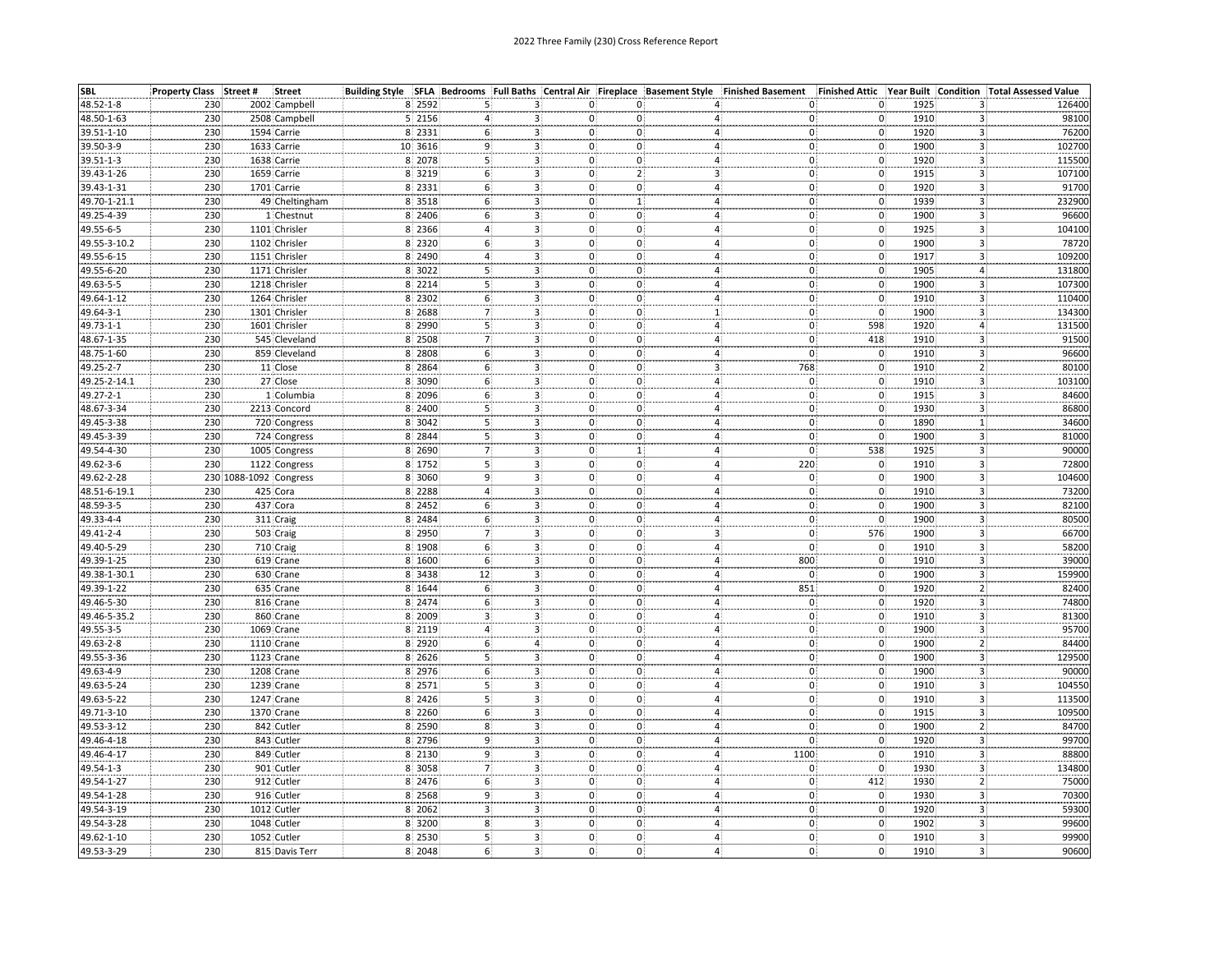| SBL          | Property Class Street # | <b>Street</b> |                  |                         |                              |                                           |   | Building Style SFLA Bedrooms Full Baths Central Air Fireplace Basement Style Finished Basement | Finished Attic Year Built                     |                                 | <b>Condition Total Assessed Value</b> |
|--------------|-------------------------|---------------|------------------|-------------------------|------------------------------|-------------------------------------------|---|------------------------------------------------------------------------------------------------|-----------------------------------------------|---------------------------------|---------------------------------------|
| 50.31-3-28   | 230                     | 1010 Dean     | 8 2232           |                         | з.                           | 0:<br>0:                                  |   | 0                                                                                              | 0.                                            | 1900                            | 120800<br>3                           |
| 39.82-2-49   | 230                     | 103 DeGraff   | 8 3258           |                         |                              | 0.<br>0:                                  | 4 | 0                                                                                              | $\mathbf 0$                                   | 1910                            | 100700<br>2                           |
| 39.82-2-89   | 230                     | 120 DeGraff   | 8 3249           |                         | 3.                           | 0:<br>0:                                  |   | 4<br>$\mathbf{0}$                                                                              | $\overline{0}$                                | 1900                            | 3<br>113100                           |
| 39.82-2-91   | 230                     | 124 DeGraff   | 8 2571           | $\overline{7}$          | 3.                           | 0:<br>0:                                  |   | $\mathbf{0}$<br>4                                                                              | $\mathbf 0$                                   | 1880<br>$\overline{\mathbf{3}}$ | 102900                                |
| 49.40-6-9    | 230                     | 916 Delamont  | 8 3043           | 7                       | з,                           | 0:<br>0:                                  |   | $\overline{0}$<br>4.                                                                           | 499                                           | 1910                            | 77400<br>2                            |
| 49.41-1-19   | 230                     | 1050 Delamont | 8 2490           | 5                       | 3                            | $\mathbf{0}$<br>$0^{\circ}$               |   | 4:<br>$\mathbf{0}$                                                                             | $\mathbf 0$                                   | 1900                            | $\overline{2}$<br>75600               |
| 49.41-2-26   | 230                     | 1057 Delamont | 8 3123           | 5)                      | 3 <sub>1</sub>               | 0:<br>0:                                  |   | 4 <sub>1</sub>                                                                                 | 499                                           | 1900                            | 88300                                 |
| 49.52-2-1    | 230                     | 102 Division  | 8 2632           | $\overline{\mathbf{5}}$ | 3.                           | $\mathbf 0$<br>0:                         |   | $\begin{matrix} 0 \\ 0 \end{matrix}$<br>4:                                                     | $\mathbf 0$                                   | 1930                            | $\frac{3}{3}$<br>88900                |
| 49.52-2-2    | 230                     | 106 Division  | 8 2070           | 6                       | 3 <sup>1</sup>               | 0:<br>$\mathbf{0}$                        |   | 4:<br>$\mathbf{0}$                                                                             | $\overline{0}$                                | 1900                            | $\overline{3}$<br>50900               |
| 49.52-1-13   | 230                     | 215 Division  | 8 2730           | 6 <sup>1</sup>          | 3 <sub>1</sub>               | 0:<br>0:                                  |   | 4:<br>O,                                                                                       | $\mathbf 0$                                   | 1900                            | 3<br>90200                            |
| 49.52-2-16   | 230                     | 218 Division  | 8 2216           | 6                       | 3 <sup>2</sup>               | 0:<br>0:                                  |   | $ 0\rangle$<br>4:                                                                              | $\mathbf{0}$                                  | 1900                            | 3<br>76000                            |
| 49.49-1-28   | 230                     | 280 Duane     | 8 2712           |                         |                              | 0:<br>0:                                  |   | 4:                                                                                             | 452                                           | 1910                            | $\overline{\mathbf{3}}$<br>73900      |
| 49.34-3-3    | 230                     | 3 Eagle       | 8 2160           | 5                       | 3.<br>3.                     | 0:<br>0                                   |   | $\mathbf{0}$<br>$\mathbf{0}$<br>4                                                              | $\mathbf 0$                                   | 1920                            | 88700<br>3                            |
| 49.34-3-4    | 230                     | 5 Eagle       | 8 2464           | 5                       | з.                           | 0:<br>0.                                  |   | $\mathbf 0$<br>$\overline{4}$                                                                  |                                               | 1920                            | 75000<br>2                            |
|              |                         |               | 8 2210           | 5                       | $\overline{3}$               | $\mathbf{0}$<br>$0^{\circ}$               |   | 3.<br>$0^{\circ}$                                                                              | $\mathbf{0}$<br>$\overline{0}$                | 1920                            | 3                                     |
| 39.74-2-30   | 230<br>230              | 777 Eastern   |                  | 3                       |                              |                                           |   |                                                                                                | $\mathbf 0$                                   |                                 | 102800                                |
| 39.82-3-19   | 230                     | 833 Eastern   | 8 2570<br>8 2058 | 4                       | 3<br>$\overline{\mathbf{3}}$ | 0:<br>0:                                  |   | 4:<br>0<br>$\mathbf{0}$                                                                        |                                               | 1960<br>1910                    | 3<br>101600<br>92900                  |
| 39.83-2-46   |                         | 849 Eastern   |                  |                         |                              | 0:<br>0:                                  |   | 4<br>4 <sup>1</sup>                                                                            | 336                                           |                                 | 3                                     |
| 39.83-2-68   | 230                     | 862 Eastern   | 8 2072           |                         | 3:                           | 0:<br>0:                                  |   | $\mathbf{0}$                                                                                   | $\mathbf 0$                                   | 1920                            | $\overline{2}$<br>85000               |
| 39.83-3-22   | 230                     | 1002 Eastern  | 8 2688           | 6                       | 3.                           | 0:<br>$\mathbf{1}$                        |   | 4:<br>$\mathbf{0}$                                                                             | $\mathbf{0}$                                  | 1920                            | 3.<br>124800                          |
| 50.29-1-17   | 230                     | 1751 Eastern  | 8 2478           |                         | 3:                           | $\mathbf{0}$<br>$\mathbf{0}$              |   | $\mathbf{0}$<br>$\overline{4}$                                                                 | 0                                             | 1930<br>3                       | 89900                                 |
| 50.30-2-28   | 230                     | 1809 Eastern  | 5 1784           |                         | з.                           | 0:<br>0:                                  |   | 4:<br>$\mathbf{0}$                                                                             | $\mathbf{0}$                                  | 1900<br>٦                       | 109100                                |
| 50.39-2-3    | 230                     | 2009 Eastern  | 8 2646           | 5                       | 3.                           | 0.<br>0:                                  |   | 0<br>4                                                                                         | $\mathbf{0}$ :                                | 1920<br>3                       | 128800                                |
| 50.39-2-36   | 230                     | 2059 Eastern  | 8 2576           | 6                       | 3.                           | 1:<br>0:                                  | 4 | $\mathbf{0}$                                                                                   | 0                                             | 1910                            | 127800<br>3                           |
| 49.23-2-15   | 230                     | 463 Edison    | 8 2134           |                         | 3.                           | 0:<br>0:                                  |   | 4 <sub>1</sub><br>O.                                                                           | $\mathbf{0}$                                  | 1900                            | 3<br>71900                            |
| 49.76-3-12   | 230                     | 101 Edward    | 8 2512           | 4                       | 3.                           | 0:<br>1:                                  |   | 0<br>4 <sup>1</sup>                                                                            | $\mathbf{0}$                                  | 1930                            | 92900<br>$\mathbf{3}$                 |
| 49.76-2-30   | 230                     | 110 Edward    | 8 2040           | 4                       | $\overline{\mathbf{3}}$      | 0:<br>$0^{\circ}$                         |   | $\overline{4}$<br>$\mathbf{0}$                                                                 | $\mathbf{0}$                                  | 1925                            | 67600<br>$\overline{\mathbf{3}}$      |
| 49.63-1-22   | 230                     | 1223 Eighth   | 8 2468           |                         | 3:                           | 0:<br>0:                                  |   | 4 <sup>1</sup><br>0 <sup>1</sup>                                                               | $\overline{\mathbf{0}}$                       | 1910                            | 3<br>128500                           |
| 49.60-1-35   | 230                     | 43 Elder      | 8 2440           | 5                       | 3.                           | 0:<br>0:                                  |   | $\mathbf{0}$<br>4 <sup>1</sup>                                                                 | $\mathbf 0$                                   | 1910                            | 3<br>81400                            |
| 49.60-1-34   | 230                     | 47 Elder      | 8 2460           |                         | $\frac{3}{3}$                | 0:<br>$\mathbf{0}$                        |   | $\mathbf{0}$<br>4:                                                                             |                                               | 1920<br>3                       | 93300                                 |
| 49.60-2-11   | 230                     | 50 Elder      | 8 2040           |                         |                              | 0:<br>0.                                  |   | 4:<br>$\mathbf{0}$                                                                             | $\begin{matrix} 0 \\ 0 \end{matrix}$          | 1900<br>3                       | 95100                                 |
| 49.60-2-15   | 230                     | 66 Elder      | 8 2160           |                         | 3:                           | 0:<br>0:                                  |   | $\mathbf{0}$<br>4                                                                              | $\mathbf 0$                                   | 1904<br>٦                       | 102400                                |
| 48.59-1-69   | 230                     | 325 Eleanor   | 8 1924           | 4                       |                              | 0:<br>0:                                  |   | $\mathbf{0}$<br>4                                                                              |                                               | 1900                            | 86600<br>3                            |
| 48.59-1-64   | 230                     | 345 Eleanor   | 8 1966           | 6                       | $\frac{3}{3}$                | $\mathbf{0}$<br>0:                        |   | $0^{\circ}$<br>4 <sup>1</sup>                                                                  | $\begin{matrix} 0 \\ 0 \end{matrix}$          | 1900                            | 87700<br>3.                           |
| 48.59-1-49   | 230                     | 445 Eleanor   | 8 2326           | 4                       | з.                           | 0:<br>0:                                  |   | $\mathbf{0}$<br>4:                                                                             | $\mathbf{0}$                                  | 1900                            | $\mathbf{3}$<br>118900                |
| 48.50-2-40   | 230                     | 269 Eleventh  | 8 2797           | 5                       | $\overline{3}$               | 0:<br>0.                                  |   | $\overline{\mathbf{3}}$<br>0                                                                   | $\mathbf 0$                                   | 1930                            | 3<br>98100                            |
| 48.58-2-4    | 230                     | 302 Eleventh  | 8 3020           | 6                       | 3                            | 0:<br>0:                                  |   | 4 <sup>1</sup><br>$ 0\rangle$                                                                  | $\mathbf{0}$                                  | 1902                            | 3<br>100300                           |
| 49.59-4-4    | 230                     | 24 Elm        | 8 2288           |                         | З.                           | 0<br>0:                                   |   | $\mathbf{0}$<br>4:                                                                             | $\mathbf{0}$                                  | 1900                            | 55000<br>$\mathbf{1}$                 |
| 49.59-3-40   | 230                     | 31 Elm        | 8 2172           | 5                       |                              | $\mathbf{0}$                              |   | 4,                                                                                             |                                               | 1900                            | 105000<br>з                           |
| 49.59-4-19   | 230                     | 84 Elm        | 8 1510           |                         | $\frac{3}{3}$                | $\begin{matrix} 0 \ 0 \end{matrix}$<br>0: |   | $\frac{0}{0}$<br>$\overline{3}$                                                                | $\begin{smallmatrix}0\0\end{smallmatrix}$     | 1890                            | 3<br>82400                            |
| 39.84-1-88   | 230                     | 2 Elmer       | 8 3060           |                         | 3.                           | $0^{\circ}$<br>$\mathbf{0}$               |   | $\mathbf{0}$<br>4:                                                                             | 510                                           | 1910                            | 124900<br>4                           |
| 49.27-3-12   | 230                     | 143 Elmer     | 8 3413           | $\overline{7}$          | 3 <sup>1</sup>               | 0:<br>0.                                  |   | 4:<br>0 <sup>1</sup>                                                                           | 569                                           | 1915                            | 112900<br>3                           |
| 49.41-4-24   | 230                     | 893 Emmett    | 8 2648           | 6 <sup>3</sup>          | $\mathbf{3}$                 | 0:<br>0:                                  |   | 4 <sup>1</sup><br>$\mathbf{0}$                                                                 | $\mathbf 0$                                   | 1910                            | 3<br>93100                            |
| 49.49-3-13   | 230                     | 924 Emmett    | 8 2584           | 6                       | з.                           | 0:<br>0:                                  |   | 0<br>4 <sub>1</sub>                                                                            | $\mathbf{0}$                                  | 1920                            | $\overline{2}$<br>84400               |
| 49.42-1-28   | 230                     | 931 Emmett    | 8 3825           | 9                       | 3 <sup>1</sup>               | 0:<br>0:                                  |   | 4:<br>0                                                                                        | $\mathbf 0$                                   | 1910                            | $\mathbf{3}$<br>119100                |
| 49.50-2-31.1 | 230                     | 943 Emmett    | 8 2454           | 5                       | 3 <sup>1</sup>               | 0:<br>0:                                  |   | 4 <sup>1</sup><br>0                                                                            | $\mathbf 0$                                   | 1920                            | $\mathbf{3}$<br>80100                 |
| 49.50-2-44   | 230                     | 954 Emmett    | 8 3330           | 6                       | 3.                           | 0.<br>0:                                  |   | $\overline{4}$<br>0                                                                            | $\overline{0}$                                | 1900                            | 110100<br>3                           |
| 49.50-2-25   |                         | 959 Emmett    | 8 2182           | 6                       | i de                         | $\mathbf{0}$                              |   |                                                                                                |                                               | 1920                            | 87000                                 |
| 49.48-2-31   | 230<br>230              | 1087 Forest   | 8 3435           |                         | $\frac{3}{2}$                | $\mathbf{0}$<br>0:                        |   | $\mathbf{0}$<br>4;<br>$\overline{0}$<br>4:                                                     | $\mathbf{0}$<br>927                           | 1900                            | з<br>75000                            |
|              | 230                     | 1576 Foster   |                  | 8<br>6                  | 3.                           | 0:<br>0:                                  |   | 0                                                                                              |                                               | 1900                            | 3.<br>76800<br>3                      |
| 39.50-3-75   |                         |               | 8 2875           | 6                       | з,                           | $\mathbf{0}$<br>0:<br>0:                  |   | 3                                                                                              | $\begin{smallmatrix}0\\0\\0\end{smallmatrix}$ |                                 |                                       |
| 39.50-3-80   | 230                     | 1596 Foster   | 8 2244           |                         | 3 <sub>1</sub>               |                                           |   | 4:<br>$\mathbf{0}$                                                                             |                                               | 1900                            | 3,<br>92100                           |
| 39.50-3-82   | 230                     | 1606 Foster   | 8 2160           |                         | $\frac{3}{2}$                | 0;<br>0:                                  |   | 4:<br>$\mathbf{0}$                                                                             | $\mathbf{0}$                                  | 1900                            | $\overline{\mathbf{3}}$<br>81600      |
| 39.50-3-87   | 230                     | 1628 Foster   | 8 2300           |                         | 3:                           | 0.<br>0:                                  |   | 4:<br>0                                                                                        | $\mathbf 0$                                   | 1900                            | 84700<br>3                            |
| 39.50-2-7.1  | 230                     | 1631 Foster   | 8 3492           | 6 <sup>1</sup>          | 3 <sup>1</sup>               | 0:<br>1:                                  |   | 4 <sup>1</sup><br>$\mathbf{0}$                                                                 | $\mathbf 0$                                   | 1920                            | 3<br>134100                           |
| 48.52-2-17   | 230                     | 425 Fourth    | 8 2320           | 6                       | 3 <sup>1</sup>               | 0:<br>$0$ :                               |   | 4 <sup>1</sup><br>0                                                                            | $\mathbf{0}$                                  | 1910                            | 3<br>81200                            |
| 49.47-1-5.1  | 230                     | 1107 Fourth   | 8 2736           | 6                       | 3 <sup>1</sup>               | 0:<br>$\mathbf{0}$                        |   | 4:<br>0                                                                                        | 0                                             | 1914                            | 90900<br>$\overline{3}$               |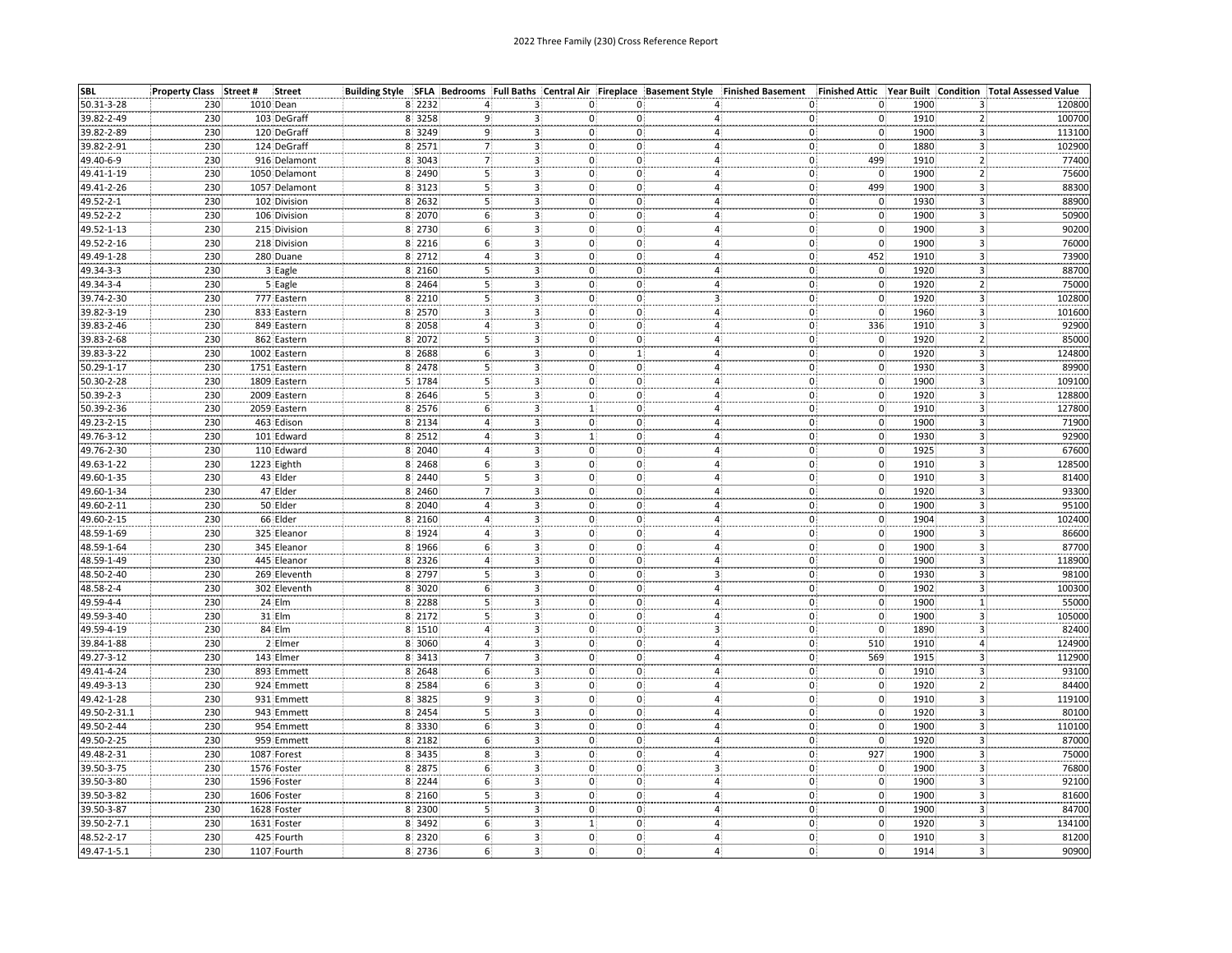| <b>SBL</b>     | Property Class Street # |           | <b>Street</b>     |          |                         |                         | Building Style SFLA Bedrooms Full Baths Central Air Fireplace Basement Style Finished Basement |                         | Finished Attic Year Built                                 |                                      | <b>Condition Total Assessed Value</b> |
|----------------|-------------------------|-----------|-------------------|----------|-------------------------|-------------------------|------------------------------------------------------------------------------------------------|-------------------------|-----------------------------------------------------------|--------------------------------------|---------------------------------------|
| 49.54-2-6      | 230                     |           | 1309 Fourth       | 8 2976   |                         | з.                      | 0:<br>0:                                                                                       |                         | 0.<br>0                                                   | 1920<br>3                            | 91600                                 |
| 49.47-2-27.111 | 230                     |           | 819 Francis       | 5 2971   |                         |                         | 0.<br>0:                                                                                       | 4                       | $\mathbf 0$<br>0                                          | 1920<br>4                            | 94000                                 |
| 49.47-5-8      | 230                     |           | 820 Francis       | 5 3582   |                         | $\overline{4}$          | 0:<br>0:                                                                                       | 4                       | $\overline{0}$<br>$\mathbf{0}$                            | 1910<br>3                            | 88400                                 |
| 49.47-2-35     | 230                     |           | 931 Francis       | 8 3192   | 7                       | 3.                      | 0:<br>0:                                                                                       | 3 <sup>1</sup>          | $\mathbf 0$<br>$\mathbf{0}$                               | 1900<br>$\overline{\mathbf{3}}$      | 100200                                |
| 49.47-2-36     | 230                     |           | 937 Francis       | 8 2024   | 4                       | 3.                      | $\mathsf{o}$<br>0:                                                                             | 4.                      | $\overline{0}$<br>0.                                      | 1903<br>4.                           | 84400                                 |
| 49.47-2-40     | 230                     |           | 961 Francis       | 8 2028   |                         | 3                       | 0:<br>0:                                                                                       | 3i                      | $\mathbf{0}$<br>$\mathbf{0}$                              | $\overline{\mathbf{3}}$<br>1910      | 78800                                 |
| 39.55-1-19.1   | 230                     |           | 21 Front          | 10 4096  | 6 <sup>3</sup>          | 3 <sub>1</sub>          | 3:<br>0:                                                                                       | 4 <sub>1</sub>          | $\mathbf{0}$                                              | 1855                                 | 340000                                |
| 39.63-1-9      | 230                     |           | 24 Front          | 8 2970   | $\overline{\mathbf{5}}$ | $\overline{\mathbf{3}}$ | $\mathsf{o}$<br>$\overline{0}$ :                                                               | 4:                      | $\begin{matrix} 0 \\ 0 \end{matrix}$<br>$\mathbf 0$       | $\frac{3}{3}$<br>1890                | 182200                                |
| 39.55-1-49     | 230                     |           | 101 Front         | 10 3384  | $\overline{5}$          | 3.                      | 2:<br>0:                                                                                       | 4:                      | $\mathbf{0}$ :<br>$\mathbf{0}$                            | 1803<br>$\overline{4}$               | 254400                                |
| 39.55-3-7      | 230                     |           | 118 Front         | 8 1892   | 3                       | 3 <sup>1</sup>          | 1:<br>0:                                                                                       | 3:                      | $\mathbf 0$<br>O,                                         | 1820<br>3                            | 140100                                |
| 39.55-2-33     | 230                     |           | 157 Front         | 8 2981   | 5                       | 3 <sup>2</sup>          | 0:<br>0:                                                                                       | 4:                      | $ 0\rangle$<br>773                                        | $\overline{\mathbf{3}}$<br>1900      | 152300                                |
| 39.48-1-9      | 230                     |           | 311 Front         | 8 1902   |                         | $\overline{\mathbf{3}}$ | 0:<br>0:                                                                                       | 4:                      | 340<br>$0\sqrt{ }$                                        | 3<br>1900                            | 123400                                |
| 49.51-2-36     | 230                     |           | 47 Furman         | 8 4 18 5 | 9                       |                         | 0:<br>0:                                                                                       | 4                       | $\mathbf 0$<br>$\mathbf{0}$                               | 1900                                 | 129500                                |
| 49.51-3-16     | 230                     |           | 80 Furman         | 8 2136   | 4                       | 3.<br>3.                | $\mathsf{o}$<br>0:                                                                             |                         | $\overline{\mathbf{0}}$<br>$\mathbf 0$                    | 3<br>1900<br>$\overline{\mathbf{3}}$ | 95000                                 |
|                |                         |           |                   |          | 5                       | $\frac{1}{3}$           |                                                                                                | 4                       | $\overline{0}$                                            | $\overline{\mathbf{3}}$<br>1900      |                                       |
| 49.51-4-20     | 230                     |           | 114 Furman        | 8 2508   |                         |                         | $\mathbf{0}$<br>$0^{\circ}$                                                                    | 4:                      | $0^{\circ}$                                               |                                      | 95400                                 |
| 49.51-4-10     | 230                     |           | 119 Furman        | 8 2649   | 5<br>$\overline{7}$     | 3<br>$\bf 4$            | 0:<br>0:<br>$\mathbf{0}$                                                                       | 4:<br>$\mathbf{4}$      | $\mathbf 0$<br>0                                          | 3<br>1900<br>$\overline{\mathbf{3}}$ | 95200                                 |
| 49.51-4-8      | 230                     |           | 127 Furman        | 8 2892   |                         |                         | 0:                                                                                             |                         | $\mathbf{0}$<br>$\overline{0}$                            | 1910                                 | 96500                                 |
| 49.51-4-7      | 230                     |           | 131 Furman        | 8 2330   | 5                       | 3 <sup>1</sup>          | 0:<br>0:                                                                                       | 4 <sup>1</sup>          | $\mathbf{0}$<br>466                                       | $\overline{3}$<br>1900               | 95900                                 |
| 48.60-3-10     | 230                     |           | 914 Genesee       | 8 1986   | 4                       | 3 <sub>1</sub>          | 0;<br>0:                                                                                       | 1 <sub>1</sub>          | $\mathbf{0}$<br>$\mathbf{0}$                              | 1910<br>3                            | 87600                                 |
| 49.24-3-28     | 230                     |           | 312 Georgetta Dix | 8 2907   | 6                       | з:                      | 0:<br>0.                                                                                       | 4                       | 0<br>0                                                    | 1900<br>2                            | 73700                                 |
| 49.24-3-29     | 230                     |           | 314 Georgetta Dix | 8 2886   | 6                       | 4.                      | 0:<br>$\mathbf{0}$                                                                             | $\overline{4}$          | $\overline{\mathbf{0}}$<br>$\mathbf{0}$                   | 1900<br>3                            | 80600                                 |
| 49.24-3-31     | 230                     |           | 318 Georgetta Dix | 8 2806   | 5                       | 3.                      | 0:<br>0:                                                                                       | 4                       | $0^{\circ}$<br>456                                        | 1920<br>3                            | 80600                                 |
| 49.24-3-45     | 230                     |           | 358 Georgetta Dix | 8 3370   | 6                       | 3.                      | 0:<br>0.                                                                                       | 4                       | 0<br>$\mathbf{0}$                                         | 1900<br>3                            | 82500                                 |
| 39.74-1-53     | 230                     |           | 1031 Gillespie    | 8 3601   | 6                       | 3                       | $\mathbf{0}$<br>0:                                                                             | 4:                      | 672<br>$\mathbf{0}$                                       | 3<br>1900                            | 129700                                |
| 39.74-1-43     | 230                     |           | 1056 Gillespie    | 8 3812   | 8                       | 3 <sub>1</sub>          | 0:<br>0:                                                                                       | 4:                      | 672<br>$\mathbf{0}$                                       | 1900<br>3.                           | 123300                                |
| 39.74-1-44     | 230                     |           | 1062 Gillespie    | 8 3118   | $\overline{7}$          | $\frac{3}{3}$           | 0:<br>0:                                                                                       | 4:                      | $\mathbf{0}$<br>$\mathbf{0}$                              | 3<br>1900                            | 129700                                |
| 39.84-1-26     | 230                     |           | 1033 Glenwood     | 8 2808   | 3                       |                         | 0:<br>0:                                                                                       | 4 <sup>1</sup>          | 562<br>0                                                  | $\overline{\mathbf{3}}$<br>1930      | 105100                                |
| 39.76-1-43     | 230                     |           | 1109 Glenwood     | 8 3632   | 6                       | 3.                      | 0:<br>0:                                                                                       | 4                       | $\mathbf 0$<br>$\mathbf{0}$                               | 1890<br>3                            | 134500                                |
| 39.76-2-11     | 230                     |           | 1138 Glenwood     | 8 2600   | 8                       | $\mathbf{3}$            | 0:<br>0.                                                                                       | 4                       | 530<br>$\mathbf{0}$                                       | 1900<br>2                            | 99000                                 |
| 40.69-1-2      | 230                     |           | 1222 Glenwood     | 5 2616   | 5                       | 3.                      | 0:<br>0.                                                                                       | 4.                      | $\mathbf{0}$<br>336                                       | 1920<br>3.                           | 135300                                |
| 39.68-2-39     | 230                     |           | 1441 Glenwood     | 8 3800   |                         | 3:                      | 0:<br>0:                                                                                       | 4                       | 760<br>$\mathbf{0}$                                       | 1920<br>3                            | 140100                                |
| 49.77-1-5      | 230                     |           | 1932 Gray         | 8 2488   | 6(                      | З,                      | 0:<br>0.                                                                                       | 4                       | $\mathbf{0}$                                              | 1918<br>3                            | 88300                                 |
| 39.55-3-22     | 230                     |           | 231 Green         | 8 2264   | 4                       | $\overline{\mathbf{3}}$ | $\mathbf{0}$<br>0                                                                              | $\overline{4}$          | $\begin{bmatrix} 0 \ 0 \ 0 \end{bmatrix}$<br>$\mathbf{0}$ | 1900<br>2                            | 107892                                |
| 39.63-2-13     | 230                     |           | 244 Green         | 8 2846   | 3                       | 3.                      | 0:<br>0:                                                                                       | 4:                      | $\mathbf{0}$                                              | 1875<br>3 <sup>1</sup>               | 153800                                |
| 49.27-3-30     |                         | 230 14-16 | Grosvenor         | 8 2376   | 6(                      | $\mathbf{2}$            | 0:<br>0:                                                                                       | 4:                      | $\mathbf 0$<br>$\mathbf{0}$                               | 1920<br>3                            | 104300                                |
| 48.60-4-1.1    | 230                     |           | 1822 Guilderland  | 8 3244   | $\overline{7}$          | 4 <sup>1</sup>          | 0:<br>0:                                                                                       | 4 <sup>1</sup>          | $\overline{\mathbf{0}}$<br>O)                             | 1900<br>3                            | 104800                                |
| 48.60-4-19     | 230                     |           | 1846 Guilderland  | 8 2688   | 6                       | 3.                      | 0:<br>0:                                                                                       | 4                       | $\mathbf{0}$<br>$\mathbf{0}$                              | 3<br>1928                            | 89900                                 |
| 48.68-6-1      | 230                     |           | 1930 Guilderland  | 8 1592   |                         | З.                      | 0:<br>0.                                                                                       | $\overline{4}$          | $\mathbf{0}$                                              | 1900<br>3                            | 104900                                |
| 48.68-3-12     | 230                     |           | 2019 Guilderland  | 8 2956   |                         | 3:                      | 0:<br>0:                                                                                       | 4:                      | $0\atop 0$<br>$\mathbf{0}$                                | 1890                                 | 86300                                 |
| 48.68-2-18.211 | 230                     |           | 2115 Guilderland  | 8 3030   |                         | 3:                      | 0:<br>$\mathbf{0}$                                                                             | 4                       | $\overline{0}$<br>U                                       | 1900<br>3                            | 85000                                 |
| 48.68-4-3      | 230                     |           | 2120 Guilderland  | 8 2000   | 4                       | з.                      | 0:<br>$\mathbf{0}$                                                                             | 4                       | 0<br>0                                                    | 1856<br>3.                           | 89800                                 |
| 48.68-4-2      | 230                     |           | 2124 Guilderland  | 8 2670   | $\overline{7}$          | $\boldsymbol{4}$        | 0:<br>0:                                                                                       | $\overline{\mathbf{3}}$ | $\mathbf{0}$<br>$\mathbf{0}$                              | 3<br>1940                            | 83600                                 |
| 48.68-4-1      | 230                     |           | 2152 Guilderland  | 8 2992   | $\overline{7}$          | 3 <sup>1</sup>          | 0:<br>0:                                                                                       | зį                      | $\overline{\mathbf{0}}$<br>$\mathbf{0}$                   | 3<br>1940                            | 95000                                 |
| 48.76-1-3      | 230                     |           | 2164 Guilderland  | 8 2254   | 6)                      |                         | 0:<br>0.                                                                                       | 4:                      | $\mathbf 0$<br>$\mathbf{0}$                               | 3 <sup>1</sup><br>1900               | 86100                                 |
|                |                         |           |                   | 8 2222   |                         | $\mathbf{3}$            | 0:                                                                                             |                         |                                                           |                                      |                                       |
| 48.75-2-51     | 230                     |           | 2205 Guilderland  |          | 3                       | 3 <sup>1</sup>          | 0:                                                                                             | 4 <sup>1</sup>          | $\mathbf 0$<br>$ 0\rangle$                                | 1925<br>3                            | 162000                                |
| 49.74-2-22     | 230                     |           | 1774 Hamburg      | 8 3062   |                         | з.<br>-4                | 0:<br>0:                                                                                       | 4                       | 510<br>$\mathbf{0}$                                       | 1900<br>3                            | 133400                                |
| 49.24-1-1      | 230                     |           | 501 Hamilton      | 8 4154   | 10                      | 4.                      | 0:<br>$\mathbf{0}$                                                                             | 4,                      | $\mathbf{0}$<br>602                                       | 1900<br>3                            | 87600                                 |
| 49.24-4-45     | 230                     |           | 631 Hamilton      | 8 1644   |                         | з.                      | 0:<br>0:                                                                                       | 4:                      | 0 <sub>1</sub><br>$\mathbf{0}$                            | $\overline{2}$<br>1900               | 54000                                 |
| 49.24-4-46     | 230                     |           | 633 Hamilton      | 8 2076   |                         | з.                      | 0:<br>0:                                                                                       | 4:                      | $\mathbf 0$ .<br>$\mathbf{0}$                             | 1900<br>3                            | 69100                                 |
| 49.33-4-38     | 230                     |           | 6 Hamlin          | 8 2100   | 4                       | 3 <sub>1</sub>          | 0:<br>$0^{\circ}$                                                                              | 4                       | $\overline{\mathbf{0}}$<br>0                              | 1900<br>3                            | 75100                                 |
| 48.59-1-31     | 230                     |           | 463 Harrison      | 8 2644   | 5                       | 3,                      | 0:<br>0:                                                                                       | 4:                      | $\mathbf 0$<br>O.                                         | 1900<br>3                            | 117000                                |
| 39.50-3-61     | 230                     |           | 516 Hattie        | 8 2064   | 8                       | 3                       | 0:<br>0.                                                                                       | 576<br>4                | $\mathbf{0}$ :                                            | 1900<br>3                            | 75400                                 |
| 49.34-3-29     | 230                     |           | 8 Hawk            | 8 2765   | $\overline{7}$          | $\overline{3}$          | 0:<br>0:                                                                                       | 4                       | 0<br>461                                                  | 1910<br>3                            | 117900                                |
| 48.59-3-26     | 230                     |           | 429 Hegeman       | 8 2306   | $\overline{5}$          | $\overline{\mathbf{3}}$ | 0:<br>$0$ :                                                                                    | 4 <sup>1</sup>          | 384<br>$\mathbf{0}$                                       | 1900<br>3                            | 58500<br>58500                        |
| 48.59-4-7      | 230                     |           | 514 Hegeman       | 5 2144   | 8 <sup>1</sup>          | з.                      | 0:<br>0.                                                                                       | 4.                      | $\mathbf{0}$<br>0(                                        | 1900<br>3.                           |                                       |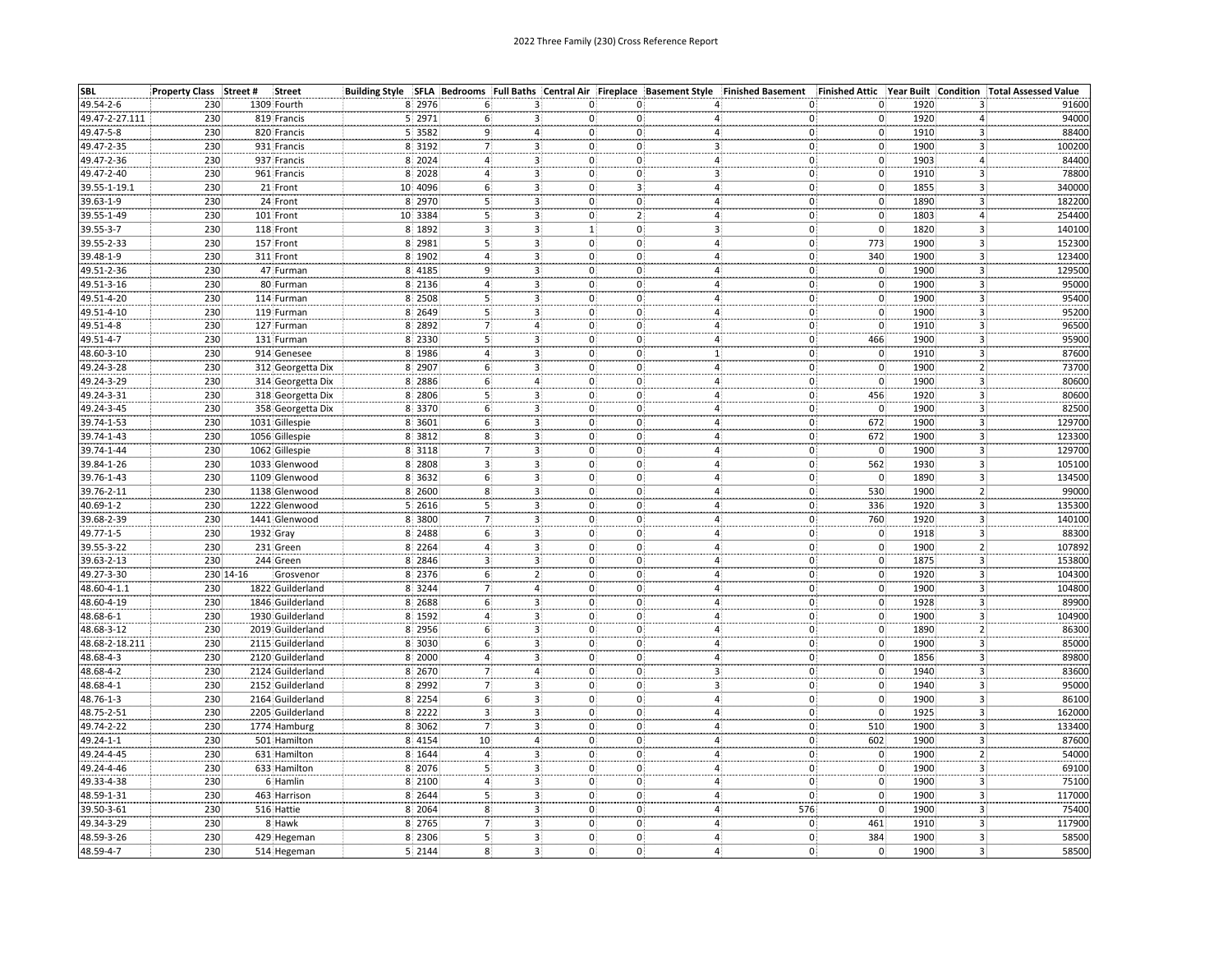| <b>SBL</b>   | Property Class Street #<br><b>Street</b> |         | Building Style SFLA Bedrooms Full Baths : Central Air Fireplace Basement Style Finished Basement |                |                       |   |                                  |                                            | Finished Attic Year Built Condition Total Assessed Value |        |
|--------------|------------------------------------------|---------|--------------------------------------------------------------------------------------------------|----------------|-----------------------|---|----------------------------------|--------------------------------------------|----------------------------------------------------------|--------|
| 49.69-1-30   | 230<br>1165 Helderberg                   | 8 2414  | з.                                                                                               | 0.             | 0:                    |   | 0                                | 0.                                         | 1920<br>3.                                               | 80500  |
| 49.62-5-37   | 230<br>1327 Hodgson                      | 13 2334 |                                                                                                  | 0              |                       |   | 0                                | 598                                        | 1925<br>3                                                | 105600 |
| 49.33-1-26.1 | 230<br>336 Hulett                        | 8 2496  |                                                                                                  | 1!             | $\mathbf{0}$          |   | $\overline{4}$<br>0)             | $\mathbf{0}$                               | 1860<br>3                                                | 75400  |
| 49.32-4-35   | 230<br>434 Hulett                        | 8 3186  | 6<br>3                                                                                           | 0.             | 0                     |   | $\mathbf{0}$<br>4                | 624                                        | 1910<br>3                                                | 83600  |
| 49.40-4-41   | 230<br>463 Hulett                        | 8 2301  | 3.                                                                                               | $\mathbf{0}$   | 0.                    | 4 | $\overline{\mathbf{0}}$          | $\mathsf{o}$                               | 1900<br>3.                                               | 63100  |
| 39.55-2-27   | 1 Ingersoll<br>230                       | 8 3000  | 3 <sup>1</sup><br>8                                                                              | $\mathbf{0}$   | $0^{\mathrm{i}}$      |   | 4 <sup>1</sup><br>O)             | 600                                        | 1890<br>3                                                | 127800 |
| 60.29-2-22   | 230<br>117 Jackson                       | 5 2400  | $5\}$<br>4                                                                                       | 0:             | 0.                    |   | 4 <sub>1</sub><br>0              | $\mathbf 0$                                | 1941<br>3.                                               | 208000 |
| 49.60-5-49.1 | 230<br>130 James                         | 8 2228  | 6<br>3.                                                                                          | $\mathbf{0}$   | 0:                    |   | 0<br>4:                          | $\mathbf{0}$                               | 1906<br>3.                                               | 97600  |
| 39.56-3-61   | 9 Jefferson<br>230                       | 8 2316  | 3 <sup>1</sup><br>$\overline{a}$                                                                 | $\mathbf{0}$   | $0^{\frac{1}{2}}$     |   | 4 <sup>1</sup><br>0              | $\mathbf 0$                                | $\overline{\mathbf{3}}$<br>1900                          | 141800 |
| 39.56-2-25   | 230<br>26 Jefferson                      | 8 3590  | 9<br>3 <sub>1</sub>                                                                              | $\mathbf{0}$   | $\mathbf{0}$          |   | 4 <sup>1</sup><br>0              | $\overline{0}$                             | 3 <sup>1</sup><br>1892                                   | 101400 |
| 49.58-3-6    | 230<br>35 Kelton                         | 8 2176  | 3 <sup>1</sup>                                                                                   | 0.             | $\mathbf{0}$          |   | 4:<br>0)                         | $\mathbf 0$                                | 3<br>1930                                                | 105000 |
| 39.50-3-6    | 230<br>528 Lang                          | 8 2844  | 6<br>3.                                                                                          | $\mathbf{0}$   | 0                     |   | $\overline{4}$                   |                                            | 1900<br>3                                                | 100000 |
| 49.39-2-15   | 230<br>601 Lansing                       | 8 3660  | 9                                                                                                | 0.             | 0                     |   | $\mathbf{0}$<br>0)               | $\begin{matrix} 0 \\ 0 \end{matrix}$       | 1900<br>3                                                | 94900  |
|              | 230                                      | 8 2460  | 3.                                                                                               | $0^{\circ}$    |                       |   | 4<br>$\mathbf{0}$                |                                            | 1900<br>3.                                               | 79800  |
| 49.39-1-5    | 618 Lansing                              |         | 3.<br>9<br>3 <sup>1</sup>                                                                        | $\mathbf{0}$   | 0<br>$0^{\mathrm{i}}$ |   | 4                                | 480<br>$\mathbf 0$                         | $\overline{3}$                                           |        |
| 49.39-1-10   | 230<br>642 Lansing                       | 8 3438  |                                                                                                  |                |                       |   | 4 <sub>1</sub><br>0)             |                                            | 1900                                                     | 94100  |
| 49.39-2-23   | 230<br>659 Lansing<br>230                | 8 2920  | 8 <sup>3</sup><br>3 <sup>1</sup>                                                                 | $\mathbf{0}$   | $\mathbf{0}$          |   | 4 <sub>1</sub><br>0              | $\overline{0}$                             | 3 <sup>1</sup><br>1900                                   | 90200  |
| 49.59-4-28   | 79 Linden                                | 8 2196  | 4<br>3.                                                                                          | 0.             | 0                     |   | O)<br>4:                         | 0                                          | 1900<br>3                                                | 98900  |
| 49.52-4-6    | 230<br>218 Linden                        | 8 3185  | 3 <sup>1</sup>                                                                                   | $\mathbf{0}$   | 0:                    |   | $4^{\frac{1}{2}}$<br>0           | 637                                        | $\overline{3}$<br>1900                                   | 96600  |
| 39.35-2-25.1 | 230<br>525 Manhattan                     | 8 2304  | 5<br>3 <sup>1</sup>                                                                              | $\mathbf{0}$   | $\mathbf{0}$          |   | 4 <sub>1</sub><br>$\mathbf{0}$   | $\mathbf{0}$                               | 3.<br>1920                                               | 96600  |
| 49.34-2-36   | 230<br>953 Maple                         | 8 2406  | 3.                                                                                               | $\mathbf{0}$   | 0.                    |   | 0)<br>4.                         | $\mathbf 0$                                | 1900<br>3                                                | 88500  |
| 49.56-2-18   | 230<br>836 Maplewood                     | 8 2680  | 3.                                                                                               | $\mathbf{0}$   | 0:                    |   | 0<br>4                           | 506                                        | 1900<br>3                                                | 86900  |
| 49.51-1-24   | 230<br>29 McClellan                      | 8 2804  | 31                                                                                               | 0.             | $\Omega$              | 4 | $\tilde{0}$                      | $\mathbf 0$                                | 1910<br>3                                                | 103500 |
| 49.51-2-5    | 30 McClellan<br>230                      | 8 3168  | 8<br>3.                                                                                          | 0:             | 0                     | 4 | 0                                | 0                                          | 1900<br>3                                                | 60100  |
| 49.51-2-11   | 230<br>58 McClellan                      | 8 2702  | 3.                                                                                               | $\mathbf{0}$   | $\mathbf{0}$          |   | 4<br>0)                          | $\overline{0}$                             | 3<br>1910                                                | 101200 |
| 49.51-2-16   | 230<br>78 McClellan                      | 8 2973  | 3 <sup>1</sup><br>$\overline{7}$                                                                 | $\mathbf 0$ .  | $\mathbf{0}$          |   | 4 <sup>1</sup><br>0ł             | $\mathbf{0}$                               | 1910<br>3 <sup>1</sup>                                   | 100600 |
| 49.43-2-64   | 230<br>91 McClellan                      | 8 2076  | 3 <sub>1</sub>                                                                                   | $\mathbf{0}$   | 0                     |   | 0<br>4                           | $\mathbf 0$                                | 1906<br>3                                                | 91400  |
| 49.43-2-65   | 230<br>95 McClellan                      | 8 3168  | $\overline{4}$                                                                                   | $\mathbf{0}$   | $\mathbf{0}$          |   | 4 <sup>1</sup><br>$\overline{0}$ | 634                                        | 1925<br>4                                                | 124900 |
| 49.43-2-55   | 230<br>123 McClellan                     | 8 1748  | 3.                                                                                               | 0.             | $\mathbf{0}$          |   | $\mathbf{0}$<br>4                | $\overline{0}$                             | 1930<br>3                                                | 89300  |
| 49.43-3-3    | 230<br>142 McClellan                     | 8 2742  | $\overline{\mathbf{3}}$                                                                          | 0.             | 0.                    | 4 | $\mathbf{0}$                     |                                            | 1920<br>3                                                | 96000  |
| 49.43-3-11   | 230<br>226 McClellan                     | 8 2636  | 3.                                                                                               | 0:             | 0.                    |   | 0<br>4                           | $\begin{matrix} 0 \\ 0 \end{matrix}$       | 1900<br>3.                                               | 104550 |
| 49.43-2-29   | 230<br>331 McClellan                     | 8 2706  | 3                                                                                                | $0^{\circ}$    | $\mathbf{0}$          |   | 0<br>4                           | $\mathbf{0}$                               | 1920<br>3                                                | 120400 |
| 49.44-1-7    | 338 McClellan<br>230                     | 8 2736  | 6<br>3.                                                                                          | $\mathbf{0}$   | 0.                    | 4 | 0                                |                                            | 1900<br>3                                                | 120400 |
| 49.36-2-22   | 230<br>423 McClellan                     | 8 2732  | 6                                                                                                | $\mathbf{0}$   | 0                     | 4 | 0                                | $\begin{array}{c} 0 \\ 0 \\ 0 \end{array}$ | 3<br>1900                                                | 116800 |
| 49.44-1-16   | 230<br>434 McClellan                     | 8 2320  | 6<br>3.                                                                                          | $\mathbf{0}$   | $\mathbf{0}$          |   | 4 <sup>1</sup><br>0              |                                            | 1900<br>3 <sup>1</sup>                                   | 128400 |
| 49.36-3-62   | 230<br>505 McClellan                     | 8 2260  | 3 <sup>1</sup><br>$\overline{4}$                                                                 | $\mathbf{0}$   | $\mathbf{0}$          |   | 4:<br>0)                         | $\mathbf{0}$                               | 1905<br>3                                                | 88700  |
| 49.36-3-39   | 230<br>715 McClellan                     | 5 1895  | 3 <sup>1</sup>                                                                                   | $\overline{0}$ | $\mathbf{0}$          |   | $\overline{4}$<br>$\mathbf{0}$   | 307                                        | $\overline{\mathbf{3}}$<br>1910                          | 94900  |
| 49.36-3-33   | 230<br>739 McClellan                     | 8 2500  | 3 <sup>1</sup><br>5                                                                              | $\mathbf{0}$   | $\mathbf{0}$          |   | 0)<br>4                          | $\mathbf 0$                                | 1900<br>$\mathsf{3}$                                     | 95200  |
| 49.66-1-2    | 230<br>322 Michigan                      | 8 2255  | 3.                                                                                               | 1 <sub>i</sub> | 0                     | 4 | $\mathsf{o}$                     |                                            | 1930<br>3                                                | 99900  |
| 49.65-4-10   | 230<br>418 Michigan                      | 8 2172  | 3                                                                                                | $\mathbf{0}$   | 0.                    |   | 0<br>4.                          | $\begin{matrix} 0 \\ 0 \end{matrix}$       | 1910<br>3                                                | 87800  |
| 49.64-7-27   | 230<br>805 Michigan                      | 8 2448  |                                                                                                  | 1              | $\Omega$              | 4 | $\Omega$                         | $\mathbf{0}$                               | 1940<br>4                                                | 110700 |
| 49.72-3-32   | 952 Michigan<br>230                      | 8 2506  | 8<br>3.                                                                                          | $\mathbf{0}$   | 0                     |   | 0<br>4                           | 0                                          | 1900<br>3.                                               | 111200 |
| 39.56-3-35   | 230<br>10 Monroe                         | 8 2288  | $\overline{4}$<br>$4^{\circ}$                                                                    | 0:             | $\mathbf{0}$          |   | 4 <sup>1</sup><br>0Į             | $\overline{0}$                             | 3<br>1900                                                | 103000 |
| 39.56-3-22   | 230<br>29 Monroe                         | 8 2748  | 6<br>3.                                                                                          | $\mathbf 0$    | 0.                    |   | $\overline{4}$<br>0              | $\mathbf{0}$                               | 1910<br>4.                                               | 103000 |
| 39.83-3-17   | 230<br>15 Morris                         | 5 3242  | 3 <sup>1</sup><br>6                                                                              | $\mathbf{0}$   | 2 <sup>1</sup>        |   | 4<br>0                           | 479                                        | з!<br>1900                                               | 135530 |
|              | 230                                      |         |                                                                                                  |                |                       |   |                                  |                                            |                                                          |        |
| 49.32-2-42   | 411 Mumford                              | 8 2496  | 3 <sup>1</sup><br>5                                                                              | 0.             | $0^{\circ}$           |   | 4:<br>0(                         | $\mathbf{0}$<br>$\overline{\mathbf{0}}$    | 1910<br>4:                                               | 98100  |
| 49.31-4-1    | 230<br>517 Mumford<br>230                | 8 3144  | 3 <sub>1</sub><br>5                                                                              | $\mathbf{0}$   | $\mathbf 0$ :         |   | 0)<br>4                          |                                            | 1<br>1910                                                | 25776  |
| 49.25-3-13   | 8 Mynderse                               | 8 2738  | 3<br>$\overline{\mathbf{3}}$                                                                     | $\mathbf 0$    | $\mathbf{0}$          | 4 | $\mathbf{0}$                     | $\overline{0}$                             | 1900<br>3.                                               | 86100  |
| 49.25-3-11   | 230<br>12 Mynderse                       | 8 3215  | 4 <sup>1</sup><br>8                                                                              | 0:             | 0                     |   | 0<br>4                           | 529                                        | 1900<br>$\overline{2}$                                   | 66000  |
| 49.25-3-9    | 230<br>16 Mynderse                       | 8 3096  | 6<br>3                                                                                           | 0 <sup>1</sup> | $\mathbf{0}$          |   | 0)<br>4                          | $\mathbf 0$                                | 1900<br>3                                                | 99500  |
| 49.26-1-3    | 230<br>19 1/2 Mynderse                   | 8 2428  | 6<br>3.                                                                                          | $\mathbf 0$    | 0                     |   | 0(<br>4                          | $\overline{\mathbf{0}}$                    | 1900<br>3                                                | 95500  |
| 49.25-3-4    | 230<br>26 Mynderse                       | 8 2560  | 3 <sub>1</sub><br>6                                                                              | $\mathbf{0}$   | $\mathbf{0}$          |   | 4 <sub>1</sub><br>$\mathbf{0}$   | 426.                                       | 1900<br>3                                                | 95300  |
| 49.63-6-15   | 230<br>1114 Ninth                        | 8 2112  | 6<br>3.                                                                                          | $\mathbf{0}$   | 0:                    |   | 0)<br>4                          | $\mathbf{0}$                               | 1900<br>3                                                | 107500 |
| 39.55-1-64   | 230<br>23 North                          | 8 2373  | 6<br>3.                                                                                          | $\mathbf{0}$   | 2 <sub>i</sub>        |   | ōĺ<br>4                          | 399                                        | 1900<br>3                                                | 114800 |
| 39.64-1-14   | 230<br>6 North College                   | 8 2600  | $5\}$<br>3 <sub>1</sub>                                                                          | 0.             | 0                     |   | 4 <sup>1</sup><br>0{             | $\mathbf 0$                                | 1900<br>3,                                               | 123000 |
| 39.56-1-21   | 230<br>109 North College                 | 8 2224  | 4)<br>3 <sup>1</sup>                                                                             | $\mathbf 0$    | $\mathbf 0$ .         |   | 4:<br>0                          | $\mathfrak o$                              | 1887<br>3.                                               | 165700 |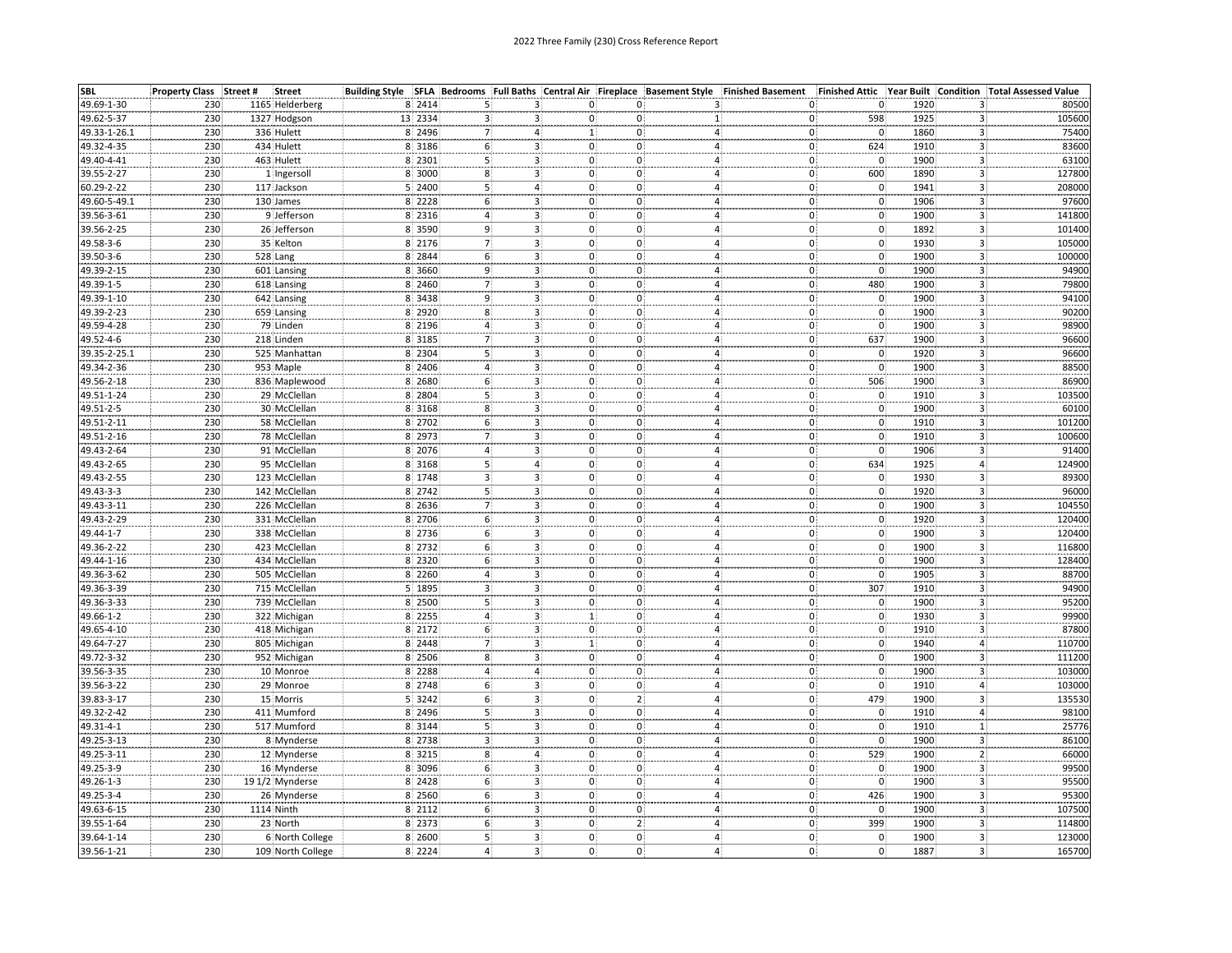| <b>SBL</b>       | Property Class Street # | <b>Street</b>            |           |                |                                           |                                 |                                 | Building Style SFLA Bedrooms Full Baths Central Air Fireplace Basement Style Finished Basement | Finished Attic Year Built              |                                      | <b>Condition Total Assessed Value</b> |
|------------------|-------------------------|--------------------------|-----------|----------------|-------------------------------------------|---------------------------------|---------------------------------|------------------------------------------------------------------------------------------------|----------------------------------------|--------------------------------------|---------------------------------------|
| 39.63-2-51       | 230                     | 14 North Ferry           | 8 3520    |                |                                           | 1:                              | 6.                              | 0.                                                                                             | $\mathbf 0$                            | 1750<br>4.                           | 151000                                |
| 39.63-1-21       | 230                     | 19 North Ferry           | 10 3100   |                |                                           | 0                               |                                 | 0.<br>4                                                                                        | $\mathbf 0$                            | 1850<br>3                            | 135000                                |
| 39.63-2-1        | 230                     | 34 North Ferry           | 8 2405    |                |                                           | $3 -$<br>0.                     | 0,                              | 0<br>4                                                                                         | $\mathbf{0}$                           | 1900<br>$\mathbf{3}$                 | 147600                                |
| 39.65-1-34.2     | 230                     | 20 North Jay             | 8 2976    |                | 3.                                        | 0                               | $\mathbf{0}$                    | 0)<br>4                                                                                        | $\mathbf 0$                            | 1900<br>$\overline{2}$               | 88100                                 |
| 39.64-2-13.1     | 230                     | 27 North Jay             | 8 2944    | 6              | 3.                                        | $\mathbf{0}$                    | 0.                              | $\mathbf{0}$<br>4.                                                                             | $\mathfrak{o}$                         | 1900<br>3.                           | 146100                                |
| 39.50-3-44       | 230                     | 539 Nott                 | 8 2504    | 6              | 3 <sup>1</sup>                            | $\mathbf{0}$                    | $0^{\circ}$                     | 4 <sup>1</sup><br>$\mathbf{0}$                                                                 | $\mathbf{0}$                           | $\overline{\mathbf{3}}$<br>1900      | 84900                                 |
| 39.58-1-18       | 230                     | 611 Nott                 | 8 2616    | 5              | 3 <sub>1</sub>                            | $\mathbf 0$                     | 0                               | 4:                                                                                             | 436                                    | 1900                                 | 147600                                |
| 39.59-2-18       | 230                     | 901 Nott                 | 8 4344    | 6(             | $\overline{\mathbf{3}}$                   | $\mathbf 0$                     | $\mathbf{0}^{\mathsf{T}}$       | $\begin{matrix} 0 \ 0 \end{matrix}$<br>4:                                                      | $\mathbf{0}$                           | $\frac{3}{3}$<br>1920                | 148900                                |
| 39.59-2-16       | 230                     | 913 Nott                 | 8 3202    | $\overline{7}$ | 3 <sup>1</sup>                            | 1                               | 0:                              | 4:<br>$\mathbf{0}$                                                                             | $\mathbf{0}$ :                         | $\overline{3}$<br>1900               | 98400                                 |
| 40.62-1-9        | 230                     | 1520 Nott                | 8 2608    | 5 <sup>1</sup> |                                           | 3 <sub>1</sub><br>$\mathbf 0$ . | $\mathbf 0$                     | 3 <sup>1</sup><br>$\mathbf{0}$                                                                 | $\mathbf 0$ .                          | 3<br>1920                            | 103500                                |
| 49.56-1-35       | 230                     | 837 Oakwood              | 8 2650    | 6(             |                                           | 3 <sup>2</sup><br>$\mathbf{0}$  | $\mathbf{0}$                    | 4:<br>0)                                                                                       | $\mathbf{0}$                           | $\overline{\mathbf{3}}$<br>1903      | 86500                                 |
| 48.75-2-37       | 230                     | 901 Ontario              | 8 2532    |                | 3 <sup>1</sup>                            | $\mathbf{0}$                    | $\mathbf{0}$                    | $\overrightarrow{0}$<br>$\overline{4}$                                                         | $\overline{0}$                         | 3<br>1920                            | 90800                                 |
| 48.75-2-26       | 230                     | 914 Ontario              | 8 2508    |                |                                           | 0                               | 0                               | 0<br>4                                                                                         | $\mathbf 0$                            | 1924                                 | 90200                                 |
| 49.55-3-25       | 230                     | 1017 Ostrander           | 8 2226    |                | 3.                                        | $\mathbf{0}^{\mathsf{T}}$<br>3. | 0.                              | $\overline{0}$<br>4.                                                                           | $\mathsf{o}$                           | 3<br>1887<br>$\overline{\mathbf{3}}$ | 110500                                |
|                  | 230                     | 1029 Ostrander           | 8 1820    |                | $3^{\circ}$                               | $\mathbf{0}$                    | $0^{\circ}$                     | 4:<br>$\mathbf{0}$                                                                             | $\overline{0}$                         | $\overline{\mathbf{3}}$<br>1910      | 91300                                 |
| 49.55-3-28       |                         |                          |           |                |                                           |                                 |                                 |                                                                                                |                                        |                                      |                                       |
| 49.31-4-7        | 230<br>230              | 532 1/2 Paige            | 8 2360    | 5              | 3 <sup>1</sup><br>$\overline{\mathbf{3}}$ | $\mathbf 0$                     | 0.<br>$\mathbf{0}^{\mathsf{T}}$ | 4:<br>0ļ<br>$\overline{3}$<br>$\overline{0}$                                                   | $\mathbf 0$<br>$\mathbf 0$             | $\frac{1}{3}$<br>1910<br>1900        | 20140<br>112500                       |
| 39.65-3-43       |                         | 100 Park                 | 8 2834    | 6,             |                                           | $\mathbf 0$                     |                                 | $\overline{4}$                                                                                 |                                        |                                      |                                       |
| 39.65-2-3        | 230                     | 111 Park                 | 8 3840    | 5              | 3 <sup>1</sup>                            | 0.                              | 0:                              | 0)                                                                                             | 768                                    | 4 <sup>1</sup><br>1910               | 149900                                |
| 39.57-4-6        | 230                     | 123 Park                 | 8 3124    | 6 <sup>3</sup> | 3 <sup>1</sup>                            | $\mathbf 0$                     | $\mathbf 0$                     | 4 <sup>1</sup><br>$\overline{0}$                                                               | $\mathbf{0}$                           | $\overline{\mathbf{3}}$<br>1900      | 108700                                |
| 39.57-2-33       | 230                     | 236 Park                 | 8 2508    | 6              |                                           | 0:<br>3.                        | 0.                              | $\overline{0}$<br>4.                                                                           | $\begin{matrix} 0 \\ 0 \end{matrix}$   | 1900<br>4.                           | 150500                                |
| 39.83-2-50       | 230                     | 932 Park                 | 8 2472    | 6              |                                           | 3.<br>0:                        | 0                               | 0<br>4                                                                                         |                                        | 3<br>1910                            | 116000                                |
| 39.83-2-51       | 230                     | 938 Park                 | 8 2380    |                | 31                                        | 0.                              | 0.                              | $\tilde{0}$<br>4                                                                               | $\mathbf 0$                            | 1910<br>3                            | 102100                                |
| 39.82-3-13       | 230                     | 939 Park                 | 8 2614    | 6              | 3.                                        | 0:                              | 0                               | 0<br>4                                                                                         | 0                                      | 1900<br>3.                           | 103400                                |
| 39.83-2-52       | 230                     | 944 Park                 | 8 2244    |                | 3 <sup>1</sup>                            | $\mathbf{0}$                    | 2 <sub>1</sub>                  | 0)<br>4                                                                                        | $\overline{\mathbf{0}}$                | $\ddot{\textbf{3}}$<br>1897          | 107500                                |
| 39.82-3-12       | 230                     | 947 Park                 | 8 2940    | 5              | 3 <sup>1</sup>                            | $\mathbf 0$ .                   | $\mathbf{0}$                    | $\overline{4}$<br>0ł                                                                           | $\mathbf{0}$                           | $\mathbf{3}$<br>1900                 | 112600                                |
| 39.82-3-11       | 230                     | 955 Park                 | 8 3020    | 6              | 3 <sub>1</sub>                            | $\mathbf{0}$                    | 0                               | 0)<br>4                                                                                        | $\mathbf 0$                            | $\mathbf{2}$<br>1900                 | 131200                                |
| 39.75-1-57       | 230                     | 1018 Park                | 8 3032    |                |                                           | $\mathbf{0}$<br>3.              | 1 <sup>1</sup>                  | 4 <sup>1</sup><br>0                                                                            | 599                                    | $\overline{\mathbf{3}}$<br>1900      | 129800                                |
| 39.75-1-54       | 230                     | 1030 Park                | 8 2672    | 6              | 3.                                        | 0.                              | $\mathbf{0}$                    | $\mathbf{0}$<br>$\overline{4}$ :                                                               | $\mathbf{0}$                           | $\mathsf{3}$<br>1900                 | 117500                                |
| 39.75-1-53       | 230                     | 1034 Park                | 8 2 6 8 4 | 6              |                                           | 0.<br>3.                        | 0.                              | $\vert 0 \rangle$<br>4                                                                         |                                        | 1900<br>3                            | 125100                                |
| 39.75-1-52       | 230                     | 1038 Park                | 8 2832    | 8              |                                           | $\mathbf{0}$<br>3.              | 0.                              | 0<br>4                                                                                         | $\begin{matrix} 0 \\ 0 \end{matrix}$   | 1900<br>3.                           | 124400                                |
| 39.75-1-50       | 230                     | 1046 Park                | 8 2960    | q              | 3                                         | $0^{\circ}$                     | $\mathbf{0}$                    | 0<br>4                                                                                         | $\mathbf{0}$                           | 1900<br>3                            | 135700                                |
| 39.75-1-37       | 230                     | 1075 Park                | 8 3212    | 8              | 3.                                        | $\mathbf{0}$                    | 1:                              | 0<br>4                                                                                         | 600                                    | 1900<br>3                            | 139900                                |
| 39.84-2-8        | 230                     | 1072 Parkwood            | 8 3348    |                |                                           | $\mathbf{0}$                    | 0                               | 0<br>4                                                                                         | $\mathbf 0$                            | $\overline{\mathbf{3}}$<br>1895      | 124800                                |
| 39.84-2-2        | 230                     | 1094 Parkwood            | 8 4212    | 8              | 3.                                        | $\mathbf{0}$                    | $\mathbf{0}$                    | 0<br>4 <sup>1</sup>                                                                            | 612                                    | 1905<br>3 <sup>1</sup>               | 149900                                |
| 40.69-2-1        | 230                     | 1196 Parkwood            | 8 2480    | 5 <sup>1</sup> | 3 <sub>1</sub>                            | $\mathbf 0$                     | 0.                              | 4 <sup>i</sup><br>0                                                                            | 484                                    | 1920<br>3                            | 77400                                 |
| 40.61-1-40       | 230                     | 1349 Parkwood            | 8 3048    |                | 3 <sup>1</sup>                            | $\mathbf{0}$                    | $\mathbf{0}$                    | 4 <sup>1</sup><br>$ 0\rangle$                                                                  | $\mathbf 0$ :                          | 3<br>1915                            | 109100                                |
| 49.64-7-7        | 230                     | 726 Pennsylvania         | 8 3020    | 6              | 3 <sup>1</sup>                            | 0.                              | $\mathbf{0}$                    | $\mathsf{o}$<br>4                                                                              | 604                                    | $\overline{3}$<br>1930               | 109600                                |
| 49.55-2-30       | 230                     | 1060 Pleasant            | 8 2474    |                | 3.                                        | 0.                              | 0                               | $\mathsf{o}\}$<br>4                                                                            |                                        | 1910<br>3                            | 106300                                |
| 49.63-1-10       | 230                     | 1102 Pleasant            | 8 2438    |                |                                           | 3 <sup>1</sup><br>$\mathbf{0}$  | $\mathbf{0}$                    | 0<br>4.                                                                                        | $\begin{bmatrix} 0 \\ 0 \end{bmatrix}$ | 1900<br>3                            | 110900                                |
| 49.63-2-22       | 230                     | 1105 Pleasant            | 8 2310    |                |                                           | 0.                              | $\Omega$                        | $\Omega$<br>4                                                                                  | $\overline{\mathbf{0}}$                | 1862<br>3                            | 105500                                |
| 49.63-2-20       | 230                     | 1113 Pleasant            | 8 2080    | 8              | 3.                                        | $\mathbf{0}$                    | $\mathbf{0}$                    | 1040<br>4                                                                                      | $\mathbf{0}$                           | 1910<br>4.                           | 149700                                |
| 39.44-1-22       | 230                     | 902 Raymond              | 8 2440    | $\overline{7}$ | 3 <sub>1</sub>                            | 0:                              | $\mathbf{0}$                    | 4 <sub>1</sub><br>660                                                                          | $\overline{0}$                         | $\overline{3}$<br>1926               | 122100                                |
| 49.60-3-11       | 230                     | 54 Robinson              | 8 2222    | 6              | 3.                                        | $\mathbf{0}$                    | 0 <sup>1</sup>                  | 4 <sup>1</sup><br>0.                                                                           | $\overline{0}$                         | 1915<br>$\mathbf{3}$                 | 107200                                |
| 40.77-1-53       | 230                     | 1445 Rugby               | 5 3214    | $\overline{5}$ |                                           | 3 <sup>1</sup><br>$\mathbf{0}$  | $0^{\mathrm{!}}$                | 4 <sup>1</sup><br>0                                                                            | 650                                    | $\mathbf{3}$<br>1907                 | 139900                                |
| 40.77-2-24       | 230                     | 1469 Rugby               | 8 3373    | $\overline{7}$ |                                           | $\mathbf{0}$<br>4 <sup>1</sup>  | $2^{\frac{1}{2}}$               | 4 <sup>1</sup><br>0                                                                            | 667                                    | 1919<br>3 <sup>1</sup>               | 169000                                |
| 40.77-2-70       | 230                     | 1541 Rugby               | 8 3408    | 6              | 3.                                        | 0.                              | 2 <sup>1</sup>                  | 4                                                                                              | $\mathbf 0$                            | 1900<br>4                            | 191200                                |
| $50.21 - 1 - 12$ |                         |                          | 8 2249    | 3              |                                           |                                 | $\mathbf{0}$                    | $\mathbf{0}$                                                                                   |                                        | 1920                                 | 113900                                |
| 50.21-2-35       | 230<br>230              | 1562 Rugby               | 8 2416    |                | 3.<br>$\overline{3}$                      | $\mathbf{0}$<br>0 <sup>1</sup>  | $\mathbf 0$                     | $\begin{matrix} 0 \ 0 \end{matrix}$<br>$\overline{4}$ :<br>4                                   | 354<br>612                             | 3.<br>3<br>1910                      | 108700                                |
| 50.21-2-38       | 230                     | 1616 Rugby<br>1628 Rugby | 8 2392    |                |                                           | 1                               |                                 | 0)<br>4:                                                                                       | $\mathbf 0$ .                          | 1911<br>4                            | 131200                                |
|                  | 230                     |                          |           |                | з.                                        | 0.                              | $\mathbf{1}$                    | 0                                                                                              | $\overline{0}$                         | 1900                                 | 75400                                 |
| 49.33-1-4.11     |                         | 313 Schenectady          | 8 2476    |                |                                           | 3 <sup>1</sup>                  | 0                               | 4 <sup>1</sup>                                                                                 |                                        | 3                                    |                                       |
| 49.32-6-15       | 230                     | 321 Schenectady          | 8 2648    |                | 3 <sup>1</sup>                            | $\mathbf 0$ .                   | $\mathbf{0}$                    | 4 <sup>1</sup><br>0)                                                                           | $\mathbf{0}$                           | 1900<br>3                            | 50000                                 |
| 49.46-2-18       | 230                     | 1218 Second              | 8 2480    |                | 3.                                        | $\mathbf{1}$ :                  | 0 <sup>1</sup>                  | 4<br>0.                                                                                        | $\mathbf{0}$<br>$\overline{0}$         | 1910<br>$\overline{4}$               | 84900                                 |
| 60.21-2-22       | 230                     | 26 Selden                | 4 2789    | 5              |                                           | 4 <sup>1</sup><br>0:            | 2 <sub>1</sub>                  | 4:<br>1333                                                                                     |                                        | з.<br>1955                           | 120000                                |
| 39.35-3-35       | 230                     | 513 Seneca               | 8 3132    | $6\}$          |                                           | $\mathbf 0$<br>3 <sub>1</sub>   | $\mathbf{0}$                    | 4 <sup>1</sup><br>0                                                                            | 828                                    | 1900<br>3                            | 99400                                 |
| 39.35-3-23       | 230                     | 631 Seneca               | 8 2268    | 6              |                                           | 3.<br>0.                        | 0.                              | 0<br>4.                                                                                        | $\mathbf{0}$                           | 1900<br>3.                           | 91400                                 |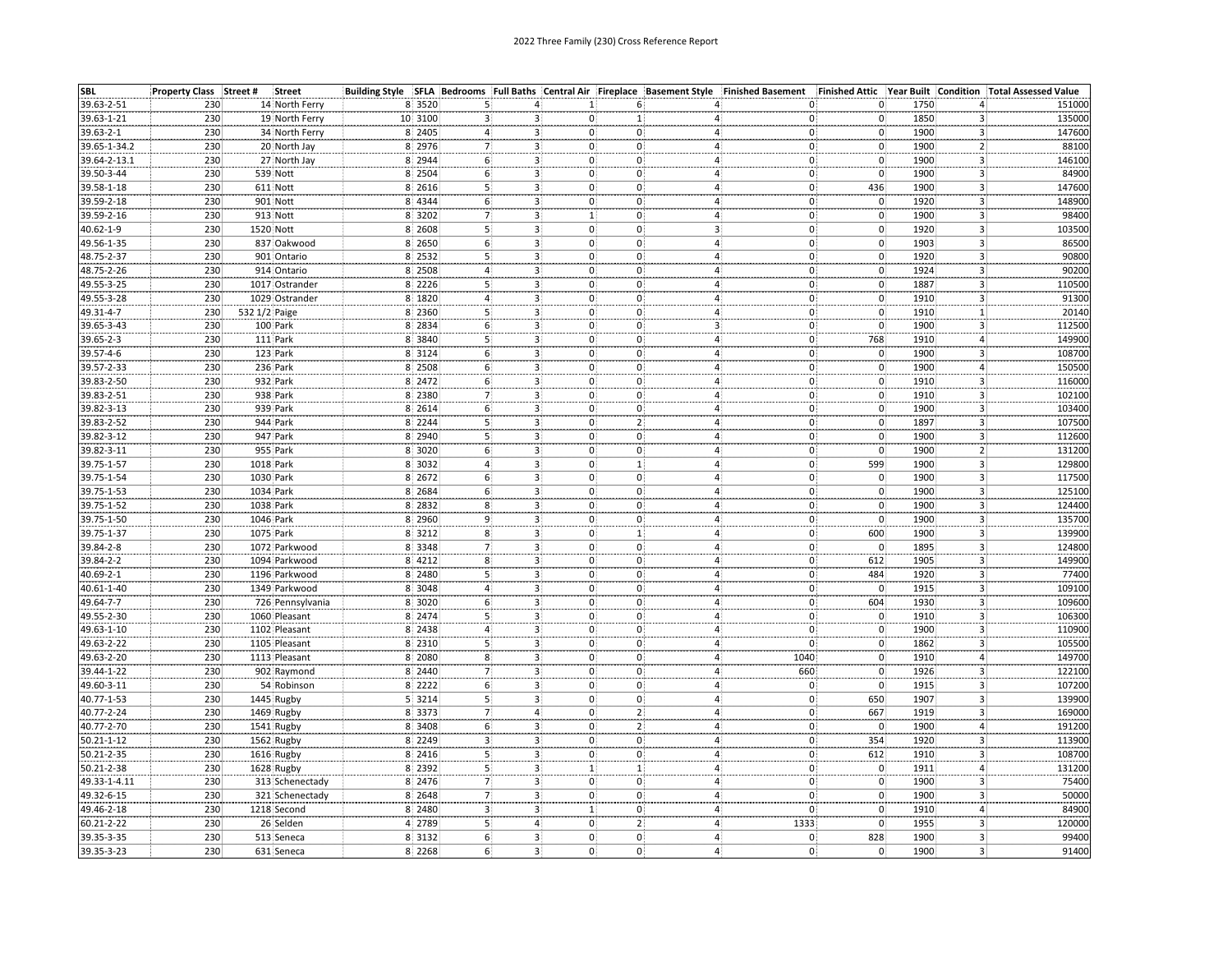| <b>SBL</b>               | Property Class Street # | <b>Street</b>            |                  |                      |    |                                                          |                                  | Building Style SFLA Bedrooms Full Baths Central Air Fireplace Basement Style Finished Basement |                                                     | Finished Attic Year Built Condition Total Assessed Value |        |
|--------------------------|-------------------------|--------------------------|------------------|----------------------|----|----------------------------------------------------------|----------------------------------|------------------------------------------------------------------------------------------------|-----------------------------------------------------|----------------------------------------------------------|--------|
| 39.65-3-12               | 230                     | 201 Seward               | 8 3971           |                      |    | 0.<br>З.                                                 | 0.                               |                                                                                                | 1083<br>0,                                          | 1900<br>4.                                               | 198600 |
| 39.65-3-11               | 230                     | 203 Seward               | 8 3346           |                      |    | 0                                                        | 0                                | 0.<br>4                                                                                        | 572                                                 | 1900<br>4                                                | 175200 |
| 39.65-3-2                | 230                     | 221 Seward               | 5 2555           | 6                    |    | 3 <sup>1</sup><br>0.                                     | $\mathbf{0}$                     | 4                                                                                              | 0ł<br>672                                           | 1900<br>4                                                | 153300 |
| 39.57-2-49               | 230                     | 317 Seward               | 8 2296           | 6                    |    | 0<br>3.                                                  | $\mathbf{0}$                     | 0Ì<br>4                                                                                        | $\mathbf{0}$                                        | 1900<br>3                                                | 88300  |
| $48.52 - 1 - 16$         | 230                     | 381 Sixth                | 8 2580           | 5                    |    | 4.<br>1:                                                 | 0.                               | 100<br>4.                                                                                      | $\mathsf{o}$                                        | 1920<br>4                                                | 118100 |
| 39.65-3-37               | 230                     | 706 South                | 8 3111           | 6                    |    | 3 <sup>1</sup><br>$\mathbf{0}$                           | $0^{\circ}$                      | 4 <sup>1</sup><br>0                                                                            | 499                                                 | $\overline{\mathbf{3}}$<br>1905                          | 114900 |
| 39.63-3-20               | 230                     | 4 South Church           | 8 5784           | 6                    |    | $\overline{4}$<br>$\mathbf 0$                            | $\mathbf{0}$                     | 4 <sub>1</sub>                                                                                 | $\mathbf 0$                                         | 1800                                                     | 142000 |
| 39.63-3-16               | 230                     | 9 South Church           | 10 4005          | $\overline{3}$       |    | $\mathbf 0$<br>3.                                        | $\mathbf{0}$                     | 4:                                                                                             | $\begin{matrix} 0 \ 0 \end{matrix}$<br>$\mathbf{0}$ | $\frac{2}{2}$<br>1800                                    | 130000 |
| 49.41-3-35               | 230                     | 863 Stanley              | 8 3088           |                      |    | 3 <sup>1</sup><br>0:                                     | $\mathbf{0}$                     | $\mathbf{0}$<br>4 <sup>1</sup>                                                                 | $\overline{0}$                                      | $\overline{3}$<br>1910                                   | 79900  |
| 49.41-2-21               | 230                     | 864 Stanley              | 8 2680           | 5(                   |    | 3 <sub>1</sub><br>$\mathbf 0$ .                          | $\mathbf 0$                      | $\overline{4}$<br>$\mathbf{0}$                                                                 | $\mathbf 0$ .                                       | 3<br>1900                                                | 74100  |
| 49.49-4-8                | 230                     | 1018 Stanley             | 8 2258           | 5                    |    | 3 <sup>2</sup><br>$\mathbf{0}$                           | $\mathbf{0}$                     | 4:                                                                                             | 0)<br>594                                           | $\overline{\mathbf{3}}$<br>1910                          | 76400  |
| 49.25-1-25               | 230                     | 764 State                | 8 2300           | 6 <sup>1</sup>       |    | 3<br>0:                                                  | $\mathbf{0}$                     | $\overline{4}$                                                                                 | 0)                                                  | $\overline{\mathbf{3}}$<br>1900                          | 83200  |
| 49.25-1-28               | 230                     | 770 State                | 8 2336           | 6                    | 3  | 0:                                                       | $\mathbf{0}$                     | 4                                                                                              | $0$<br>$0$<br>0                                     | 1910<br>3                                                | 83300  |
| 49.25-1-30               | 230                     | 774 State                | 8 2704           | 6                    |    | 3.<br>0.                                                 | 0.                               | 0<br>4                                                                                         | 0                                                   | 1910<br>$\mathbf{2}$                                     | 74000  |
| 49.34-3-36               | 230                     | 945 State                | 8 2321           |                      |    | $3^{\circ}$<br>$\mathbf{0}$                              | $0^{\circ}$                      | 4:<br>$\mathbf{0}$                                                                             | $\overline{0}$                                      | $\overline{\mathbf{3}}$<br>1920                          | 101100 |
| 49.51-2-47               | 230                     | 1213 State               | 8 1920           | $\overline{4}$       |    | 3 <sup>1</sup><br>$\mathbf{0}$                           | 0.                               | 4:                                                                                             | $\mathbf 0$<br>0)                                   | 1900<br>3                                                | 94500  |
| 49.51-2-44               | 230                     | 1221 State               | 8 3000           | 5                    |    | 0<br>3.                                                  | 0                                | 4:                                                                                             | O)<br>0.                                            | $\overline{\mathbf{3}}$<br>1900                          | 101500 |
| 49.51-2-41               | 230                     | 1227 State               | 8 3256           | 6                    |    | 3 <sup>1</sup><br>$\mathbf{0}$                           | 0                                | $\overline{4}$<br>$\mathbf{0}$                                                                 | $\mathbf 0$                                         | $\overline{3}$<br>1900                                   | 106100 |
| 49.59-3-49               | 230                     | 1255 State               | 8 2268           | $\overline{7}$       |    | 3 <sup>1</sup><br>$\mathbf{0}$                           | $\mathbf{0}$                     | 4 <sub>1</sub>                                                                                 | $\mathbf{0}$<br>$\mathsf{o}$                        | 3.<br>1900                                               | 161500 |
| 49.60-1-46               | 230                     | 1317 State               | 5 2496           | 6                    |    | $\mathbf{0}$<br>З.                                       | $\mathbf{0}$                     | $\overline{4}$                                                                                 | 0{<br>0                                             | 1900<br>3.                                               | 92200  |
| 49.76-2-20               | 230                     | 1458 State               | 8 2711           |                      |    | 3.<br>$\mathbf{0}$                                       | 0                                | $\overline{4}$ :                                                                               | 384<br>0                                            | 3<br>1920                                                | 95400  |
| 49.68-5-57               | 230                     | 1465 State               | 9 2273           |                      | з. | 0.                                                       | $\mathbf{0}$                     | 4                                                                                              | $\overline{0}$<br>O)                                | 1900<br>3                                                | 114700 |
| 49.76-4-15               | 230                     | 1492 State               | 8 2472           | 6                    |    | $\mathbf{0}$<br>з.                                       | $\mathbf{0}$                     | $\mathbf{0}$<br>4                                                                              | 0                                                   | 1900<br>3                                                | 105000 |
| 50.69-1-34               | 230                     | 1519 State               | 8 1992           |                      |    | $\Omega$ :<br>3                                          | 0 <sub>1</sub>                   | 4 <sub>1</sub><br>0)                                                                           | $\mathbf{0}$                                        | 3<br>1900                                                | 102700 |
| 60.30-3-62               | 230                     | 1728 State               | 8 3936           | 6 <sup>1</sup>       |    | 0:<br>4.                                                 | 0.                               | 4 <sup>1</sup>                                                                                 | $\mathbf{0}$<br>0                                   | 1930<br>$\mathbf{3}$                                     | 135700 |
| 60.47-2-32               | 230                     | 1881 State               | 8 2569           | 5                    |    | $0^{\circ}$<br>3 <sup>1</sup>                            | $0^{\circ}$                      | $\overline{3}$                                                                                 | $\mathbf{0}$<br>0                                   | 3<br>1900                                                | 118900 |
| 49.41-4-3                | 230                     | 25 Steuben               | 8 2640           |                      |    | 3 <sup>1</sup><br>0.                                     | $\mathbf 0$                      | $\overline{4}$                                                                                 | $\mathbf{0}$<br>0)                                  | 1882<br>3                                                | 73400  |
| 49.40-3-33.1             | 230                     | 859 Strong               | 8 3372           | 6                    | 3. | 0.                                                       | 0                                | 4                                                                                              | $\overline{0}$<br>0                                 | 1910<br>3                                                | 88900  |
| 49.40-3-30.1             |                         |                          | 8 3456           |                      |    | 0                                                        | $\mathbf{0}$                     | 4:                                                                                             |                                                     | 1910<br>3                                                | 86100  |
| 49.49-2-28               | 230<br>230              | 869 Strong<br>976 Strong | 8 2318           |                      |    | 3 <sub>1</sub><br>3 <sup>1</sup><br>$\mathbf{0}$         | $\mathbf{0}$                     | 0<br>4 <sup>1</sup>                                                                            | $\mathbf{0}$<br>$\mathbf{0}$<br>0ł                  | 1900<br>3                                                | 67900  |
| 49.24-2-13.1             | 230                     | 420 Summit               | 8 2704           |                      |    | $0^{\circ}$<br>3.                                        | $\mathbf{0}$                     | 0)                                                                                             | $\mathbf{0}$                                        | 1920<br>$\overline{2}$                                   | 82100  |
| 49.24-2-20.1             | 230                     | 502 Summit               | 8 2924           |                      |    | $\mathbf{0}$                                             | 0.                               | 4<br>$\mathbf{0}$<br>4                                                                         |                                                     | 1902<br>$\overline{2}$ :                                 | 85700  |
| 49.31-3-49.1             | 230                     | 543 Summit               | 8 2260           |                      | 3  | $\mathbf{3}$<br>$\mathbf{0}$                             | $\overline{0}$                   | 0)<br>4                                                                                        | $\begin{matrix} 0 \\ 0 \end{matrix}$                | 1905<br>3.                                               | 80400  |
| 49.31-3-40               | 230                     | 561 Summit               | 8 3111           | 6                    |    | 3.<br>$\mathbf{0}$                                       | $\mathbf{0}$                     | 0<br>4 <sub>i</sub>                                                                            | 515                                                 | 3<br>1900                                                | 84500  |
| 49.42-5-2                | 230                     | 7 Swan                   | 8 2770           | 6 <sup>1</sup>       |    | 3 <sup>1</sup><br>$\mathbf{0}$                           | $\mathbf{0}$                     | $\overline{4}$                                                                                 | 0)<br>461                                           | $\overline{\mathbf{3}}$<br>1905                          | 94300  |
| 49.42-4-26               | 230                     | 16 Swan                  | 8 3852           | 9                    |    | $\mathbf{0}$<br>3                                        | $\mathbf{0}$                     | 4 <sup>1</sup><br>$ 0\rangle$                                                                  | $\mathbf 0$ .                                       | 1902<br>3                                                | 121400 |
| 40.69-1-6                | 230                     | 1261 The Plaza           | 8 2736           |                      |    | 0:<br>3.                                                 | $\mathbf{0}$                     | 4                                                                                              | 0<br>720                                            | 1900<br>3                                                | 109800 |
|                          |                         | 454 Third                |                  | 6(<br>$\overline{7}$ |    |                                                          |                                  |                                                                                                |                                                     | 1910                                                     | 138800 |
| 48.52-2-35<br>48.52-2-33 | 230<br>230              | 462 Third                | 8 3864<br>8 2681 |                      |    | $\mathbf{3}_{1}$<br>0.<br>$\overline{3}$<br>$\mathbf{0}$ | 1:<br>$\mathbf{0}$               | $\frac{0}{0}$<br>$\overline{4}$<br>$\overline{4}$                                              | $\mathbf 0$<br>437                                  | 3<br>$\overline{\mathbf{3}}$<br>1910                     | 87100  |
| 49.46-3-15               | 230                     | 1018 Third               | 8 2904           | 6                    |    | 0:<br>3.                                                 | 0:                               | 0                                                                                              | $\mathbf 0$                                         | $\overline{3}$<br>1930                                   | 98600  |
|                          |                         | 1245 Third               |                  | 6 <sup>1</sup>       |    | $\mathbf{0}$                                             | $\mathbf{0}$                     | 4                                                                                              | $\mathsf{o}$<br>0                                   | 1880                                                     | 102400 |
| 49.46-5-9<br>49.45-3-61  | 230<br>230              | 1604 Third               | 8 3084<br>8 2376 |                      |    | 3.<br>3 <sup>1</sup><br>$\mathbf{0}$                     | $\mathbf{0}$                     | 4:<br>$\overline{4}$<br>0                                                                      |                                                     | 3.<br>$\overline{3}$<br>1920                             | 90900  |
|                          | 230                     |                          |                  | 6(                   |    |                                                          |                                  |                                                                                                | $\mathbf 0$ .<br>$\mathbf{0}$                       | $\overline{\mathbf{3}}$                                  | 92700  |
| 48.67-3-51               |                         | 814 Thompson             | 8 2600           | 6                    |    | 3.<br>0:                                                 | 0.                               | $\mathbf{0}$<br>4.                                                                             |                                                     | 1910                                                     |        |
| 48.50-2-7                | 230                     | 229 Twelfth              | 8 2628           | $\overline{4}$       |    | 3 <sup>1</sup><br>$\mathbf{0}$                           | 0                                | 4 <sup>1</sup>                                                                                 | $\mathbf{0}$<br>0                                   | 4<br>1910                                                | 118900 |
| 39.63-1-44               | 230                     | 7 Union                  | 8 4883           | 6                    |    | $\overline{4}$<br>$\mathsf{O}$ .                         | 1 <sup>1</sup>                   | 4 <sup>1</sup>                                                                                 | 0<br>$\mathbf 0$                                    | 3 <sup>1</sup><br>1850                                   | 260000 |
| 39.63-3-5                | 230                     | 12 Union                 | 8 5939           | 6.                   |    | 0.<br>4:                                                 | 0.                               | 4                                                                                              | $\overline{0}$<br>0                                 | 2 <sup>1</sup><br>1900                                   | 195000 |
| 39.75-1-42               | 230                     | 66 Union                 | 8 3214           | 6                    |    | $\mathbf{3}$                                             | $\mathbf{0}$<br>$\overline{1}$ : | $\mathbf{3}$                                                                                   | $\begin{matrix} 0 \ 0 \end{matrix}$<br>544          | 1900<br>3                                                | 139900 |
| 39.73-1-2.1              | 230                     | 704 Union                | 8 3872           |                      |    | 1:                                                       | $\mathbf 0$                      | $\overline{4}$                                                                                 | 520                                                 | 1945<br>3                                                | 169700 |
| 39.73-1-3.1              | 230                     | 706 Union                | 8 2406           |                      |    | 0.<br>з.                                                 | $\mathbf{0}$                     | з,<br>$\mathbf{0}$                                                                             | $\begin{matrix} 0 \\ 0 \end{matrix}$                | 1920<br>$\overline{2}$                                   | 107200 |
| 39.74-1-66               | 230                     | 819 Union                | 8 2546           |                      |    | 3 <sub>1</sub><br>0.                                     | $0^{\circ}$                      | 3 <sub>1</sub>                                                                                 | 0ł                                                  | 1900<br>3,                                               | 114900 |
| 39.74-2-4                | 230                     | 820 Union                | 5 2929           |                      |    | $\overline{4}$<br>$\mathbf{0}$                           | $\mathbf{0}$                     | 4:                                                                                             | ٥į<br>$\mathbf{0}$                                  | $\overline{\mathbf{3}}$<br>1920                          | 130350 |
| 39.74-2-9                | 230                     | 834 Union                | 8 3096           |                      |    | 3.<br>0:                                                 | $\mathbf{0}$                     | 4<br>0.                                                                                        | $\mathbf 0$                                         | 1900<br>3                                                | 128100 |
| 39.74-1-55               | 230                     | 843 Union                | 8 3360           | 5                    |    | 3.<br>$\mathbf{0}$                                       | 1 <sup>1</sup>                   | 3 <sup>1</sup>                                                                                 | $\mathbf{0}$<br>0ł                                  | 1900<br>3                                                | 175100 |
| 39.74-1-34               | 230                     | 851 Union                | 8 2725           | 6                    |    | $\mathsf{O}$ .<br>3 <sub>1</sub>                         | 0 <sup>1</sup>                   | 4 <sup>1</sup>                                                                                 | 0)<br>734<br>$\mathfrak{o}$                         | 1900<br>3 <sup>1</sup>                                   | 122800 |
| 39.83-2-5                | 230                     | 1110 Union               | 8 3563           | $5\}$                |    | 3 <sup>1</sup><br>0.                                     | 0                                | 4                                                                                              | 0                                                   | $\overline{3}$<br>1900                                   | 144900 |